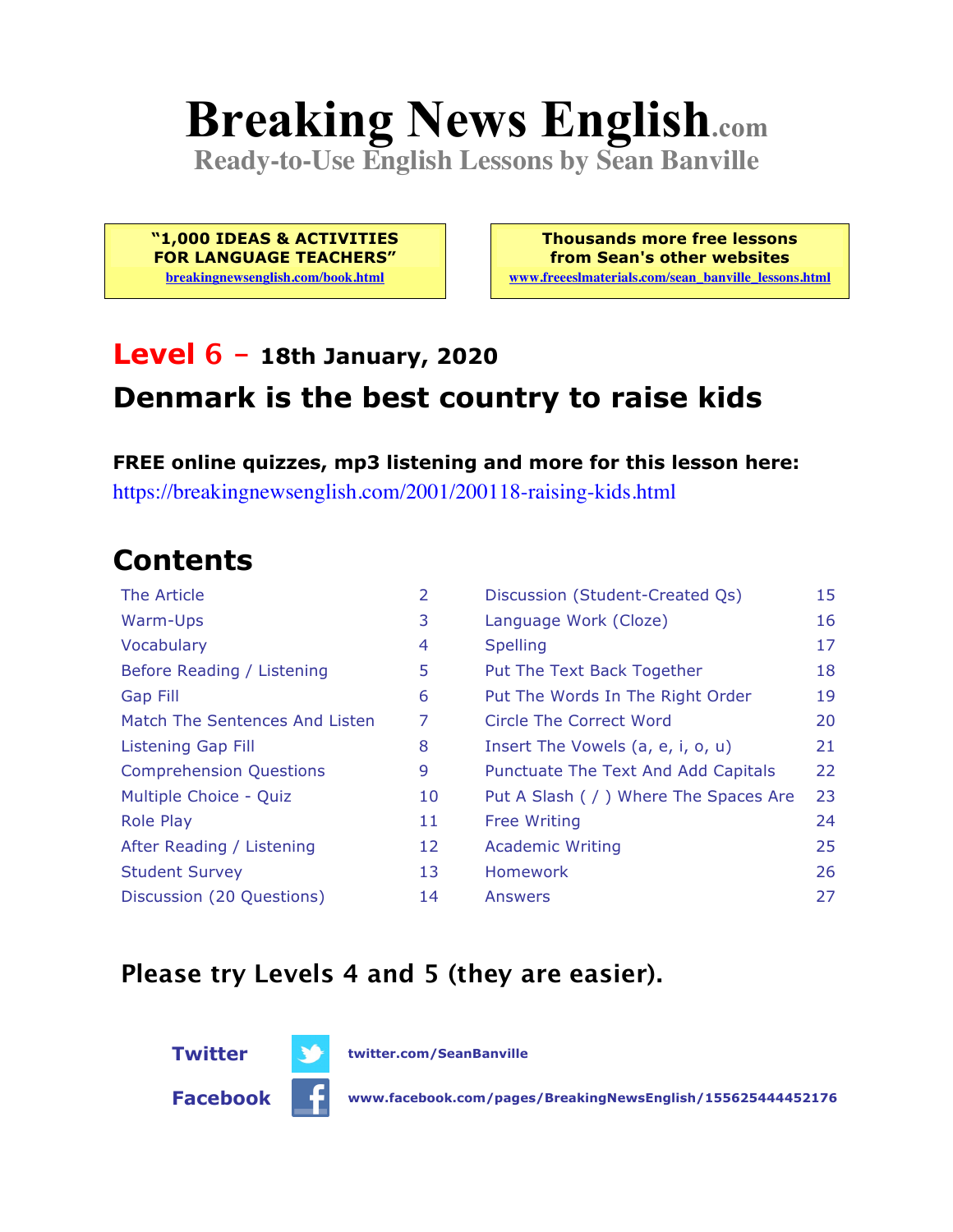### **THE ARTICLE**

From https://breakingnewsenglish.com/2001/200118-raising-kids.html

Scandinavia has ranked as the best place in the world to raise children. The Nordic region holds the top three places on the U.S. News & World Report's list of "The Best Countries for Raising Kids" in 2020. The list has been compiled annually since 2016 in collaboration with the University of Pennsylvania. Denmark topped the list, with Sweden a close runner-up, and neighbour Norway edging out Canada for third place. The 2020 listings will come as little surprise as the three nations also ranked highest on the list for 2019. A spokeswoman explained: "These countries tend to have generous paternal leave and maternal leave, offer free preschool and have good overall public education systems."

The listing was released as part of the annual "Best Countries" list. This survey adopted "a global perceptions-based" approach in examining data and attitudes. It used research from the World Bank, as well as the opinions of 20,000 people in the Americas, Asia, Europe, the Middle East and Africa. Researchers tested countries against 65 different metrics, or what the researchers called "country attributes". These included income equality, well-developed public education and healthcare systems, human rights, gender equality, safety, family friendliness and levels of perceived happiness. Switzerland once again topped the "Best Countries" list, followed by Canada and Japan.

Sources: https://www.**cbsnews.com**/news/best-country-for-kids-the-list-of-the-best-countries-in-the-worldto-raise-kids-has-been-released-america/ https://edition.**cnn.com**/2020/01/15/health/best-country-to-raise-child-wellness/index.html https://www.**dailymail.co.uk**/health/article-7890051/Revealed-BEST-countries-world-raise-child-Britain-ranks-11th.html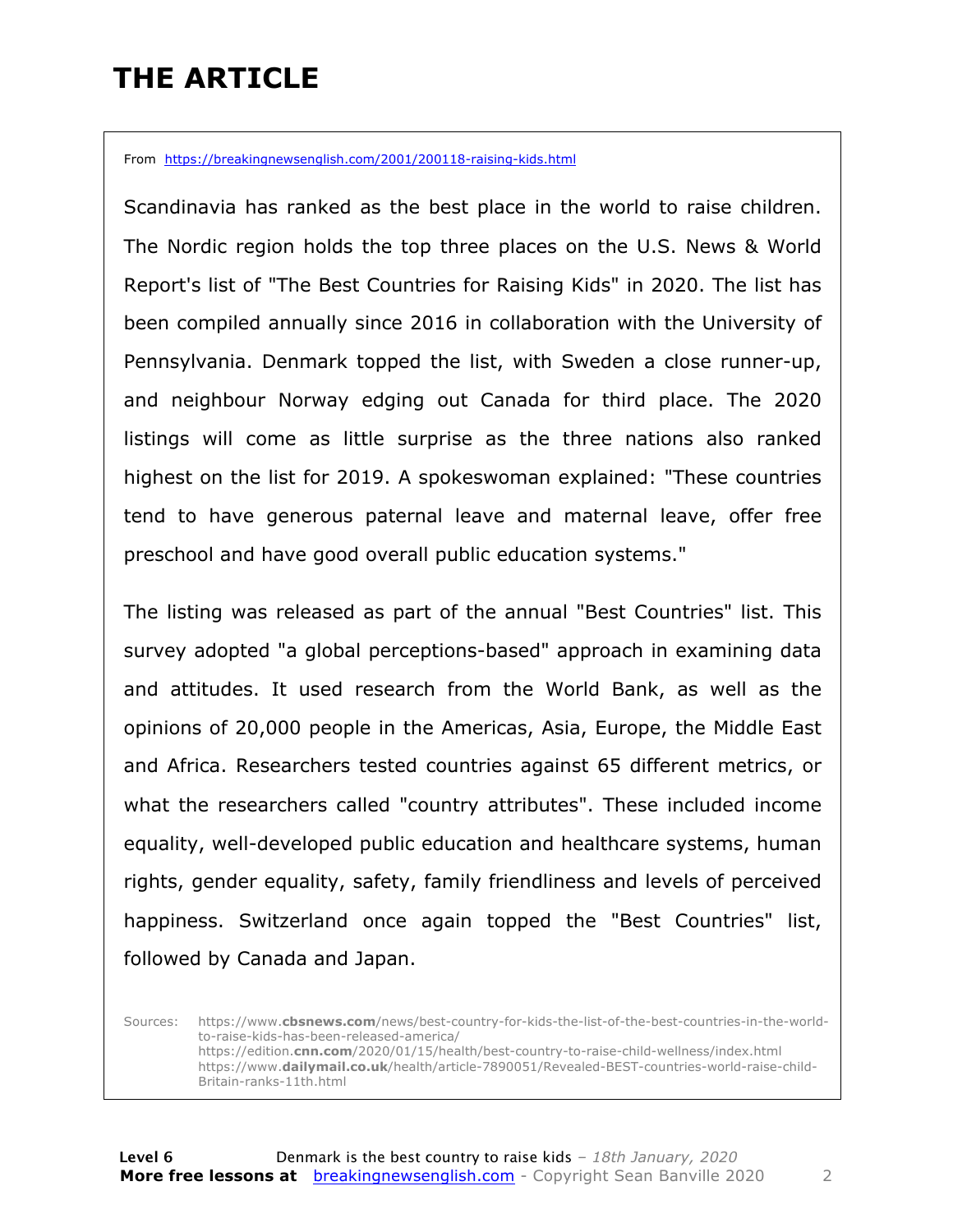#### **WARM-UPS**

**1. RAISING KIDS:** Students walk around the class and talk to other students about raising kids. Change partners often and share your findings.

**2. CHAT:** In pairs / groups, talk about these topics or words from the article. What will the article say about them? What can you say about these words and your life?

Scandinavia / raise children / top / list / collaboration / runner-up / paternal leave / annual / data / attitudes / opinions / metrics / gender / happiness / human rights

Have a chat about the topics you liked. Change topics and partners frequently.

**3. MY COUNTRY:** Students A strongly believe their country is the best country for children to grow up in; Students B **strongly** believe it isn't. Change partners again and talk about your conversations.

**4. RAISING CHILDREN:** Write what children need and why in the table below. How did this compare with how you grew up? Complete this table with your partner(s). Change partners often and share what you wrote.

|                   | <b>The Best Kind</b> | <b>Your Experiences of This</b> |
|-------------------|----------------------|---------------------------------|
| Education         |                      |                                 |
| Music and Art     |                      |                                 |
| Physical activity |                      |                                 |
| Nutrition         |                      |                                 |
| Games             |                      |                                 |
| Environment       |                      |                                 |

**5. LIST:** Spend one minute writing down all of the different words you associate with the word "list". Share your words with your partner(s) and talk about them. Together, put the words into different categories.

**6. BEST PLACES:** Rank these with your partner. Put the best places to raise children at the top. Change partners often and share your rankings.

• The countryside

• Silicon Valley

- By the sea
- New York
- A mountain village
- Hollywood
- Kyoto
- Denmark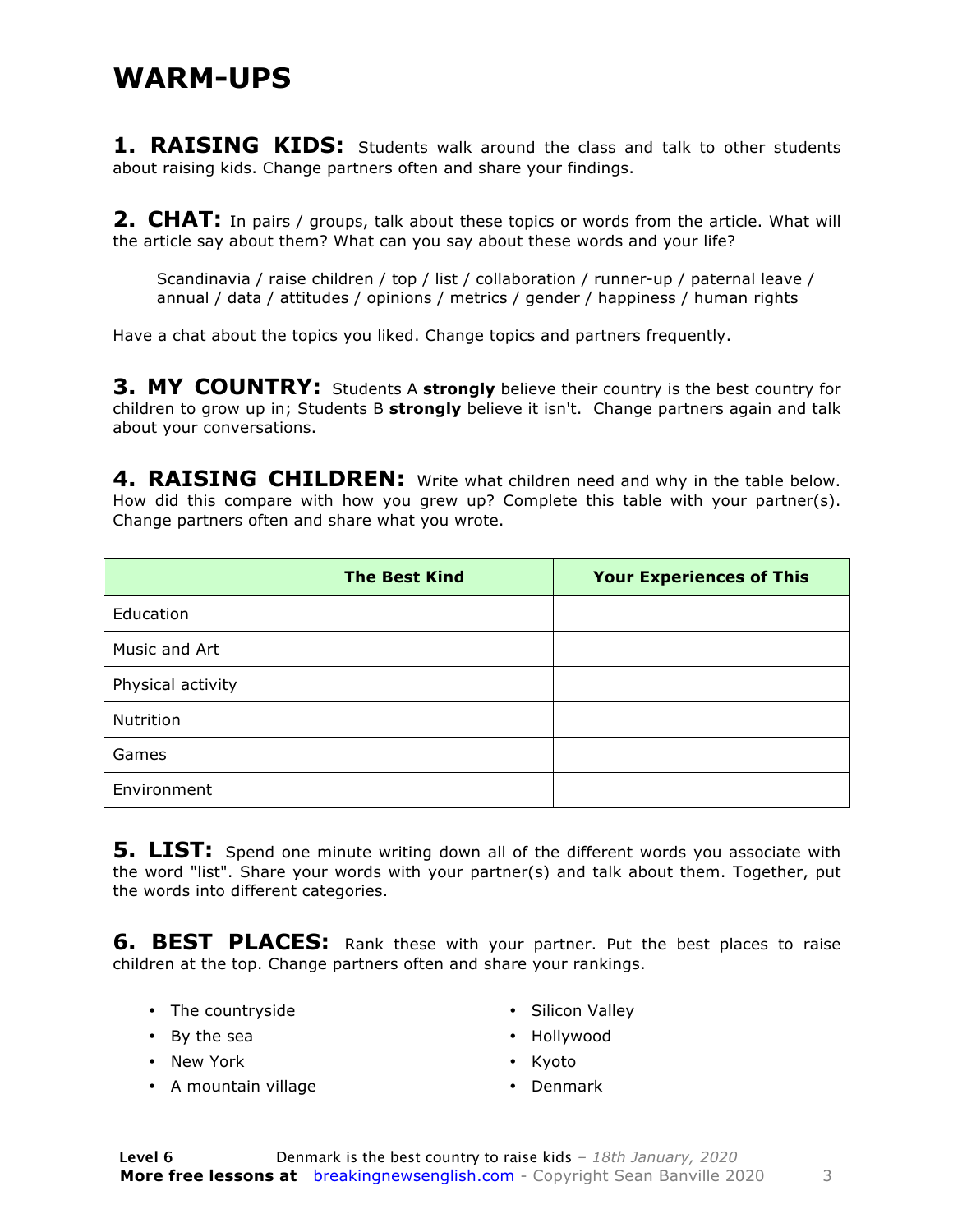### **VOCABULARY MATCHING**

#### **Paragraph 1**

| 1. | ranked        | а. | A competitor or team taking second place in<br>a contest.                                                                                    |  |  |  |
|----|---------------|----|----------------------------------------------------------------------------------------------------------------------------------------------|--|--|--|
| 2. | <b>Nordic</b> | b. | Of or appropriate to a father.                                                                                                               |  |  |  |
| 3. | region        | c. | Gave someone or something a rank or place<br>within a grading system.                                                                        |  |  |  |
| 4. | compiled      | d. | Relating to Scandinavia, Finland, Iceland,<br>and the Faroe Islands.                                                                         |  |  |  |
| 5. | runner-up     | е. | Collect information in order to produce<br>something.                                                                                        |  |  |  |
| 6. | edging out    | f. | Narrowly defeated / beat a competitor or<br>opponent.                                                                                        |  |  |  |
| 7. | paternal      | g. | An area or division, especially part of a<br>country or the world having definable<br>characteristics but not always<br>fixed<br>boundaries. |  |  |  |

#### **Paragraph 2**

| 8.  | adopted       | h. | Which sex someone is (male, female or<br>other).                                                     |
|-----|---------------|----|------------------------------------------------------------------------------------------------------|
| 9.  | perception    | i. | A quality or feature regarded as a<br>characteristic or inherent part of someone<br>or something.    |
| 10. | data          | j. | A system or standard of measuring things<br>and assessing quality.                                   |
| 11. | metric        | k. | Start to use or follow an idea, method, or<br>course of action.                                      |
|     | 12. attribute | Τ. | The state of being the same as everyone<br>else, especially in status, rights, and<br>opportunities. |
| 13. | gender        | m. | A way of regarding, understanding, or<br>interpreting something; a mental impression<br>or image.    |
| 14. | equality      | n. | Facts and statistics collected together for<br>reference or analysis.                                |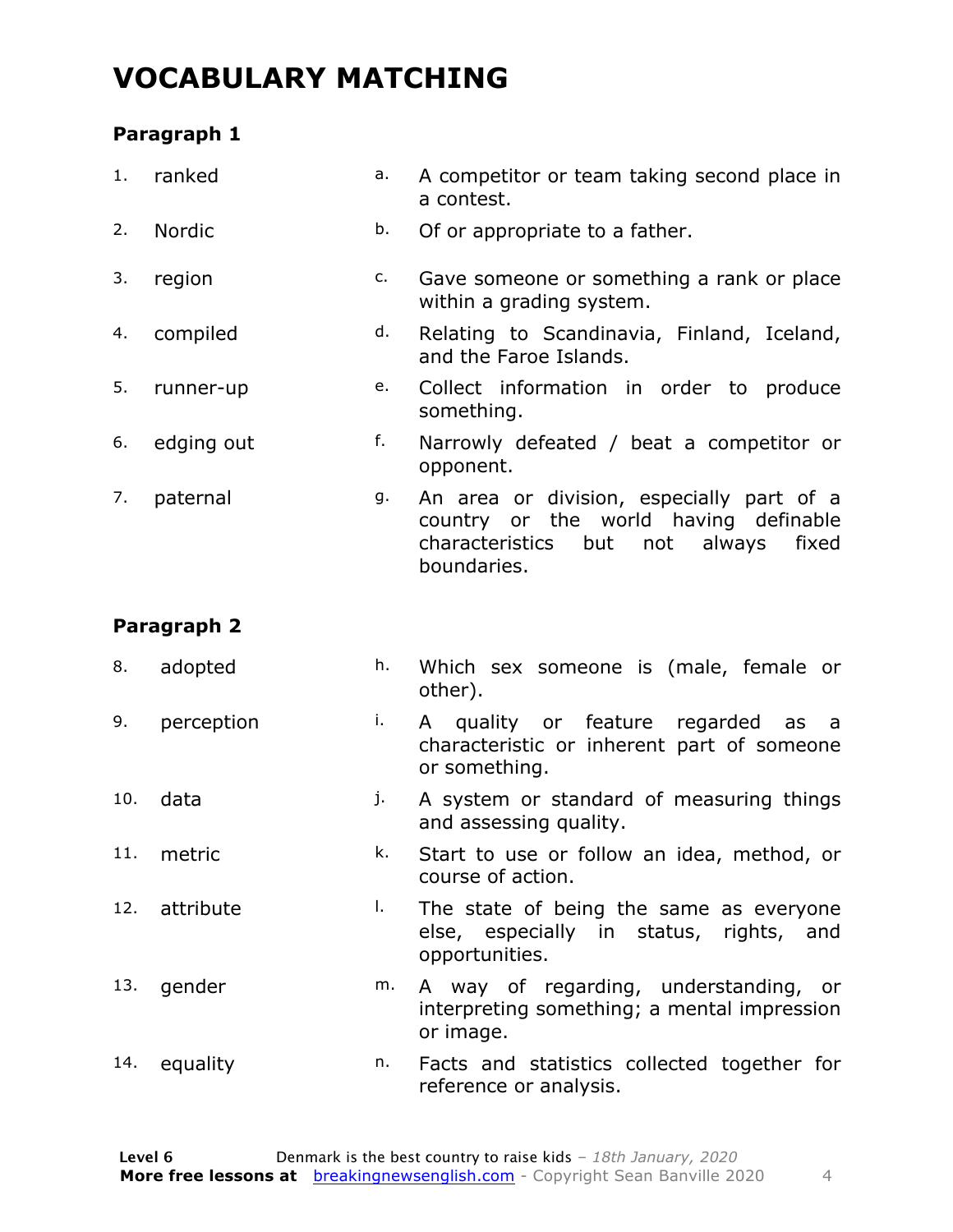### **BEFORE READING / LISTENING**

From https://breakingnewsenglish.com/2001/200118-raising-kids.html

#### **1. TRUE / FALSE:** Read the headline. Guess if a-h below are true (T) or false (F).

- a. Scandinavia is part of the Nordic region. **T / F**
- b. The top three countries to raise children are in Scandinavia. **T / F**
- c. The USA was fourth on the list of the best places to raise children. **T / F**
- d. Scandinavian countries tend to have generous paternity leave. **T / F**
- e. Researchers used a global perceptions approach for their report. **T / F**
- f. Researchers looked at metrics in 65 different countries. **T / F**
- g. Researchers looked at levels of unhappiness in different countries. **T / F**
- h. Switzerland was top on the "Best Countries" list. **T / F**

#### **2. SYNONYM MATCH:**

Match the following synonyms. The words in **bold** are from the news article.

- **1. ranked**
- **2. top**
- **3. compiled**
- **4. collaboration**
- **5. overall**
- **6. released**
- **7. attitudes**
- **8. attributes**
- **9. equality**
- **10. happiness**
- a. views
- b. co-operation
- c. general
- d. contentment
- e. issued
- f. leading
- g. parity
- h. rated
- i. qualities
- j. assembled

#### **3. PHRASE MATCH:** (Sometimes more than one choice is possible.)

- 1. Scandinavia has ranked
- 2. The list has been compiled
- 3. edging out
- 4. These countries tend to have generous
- 5. good overall public
- 6. This survey adopted a global perceptions
- 7. examining data
- 8. income
- 9. family
- 10. levels of perceived
- a. -based approach
- b. equality
- c. education systems
- d. happiness
- e. Canada for third place
- f. paternal leave
- g. friendliness
- h. as the best place
- i. and attitudes
- j. annually since 2016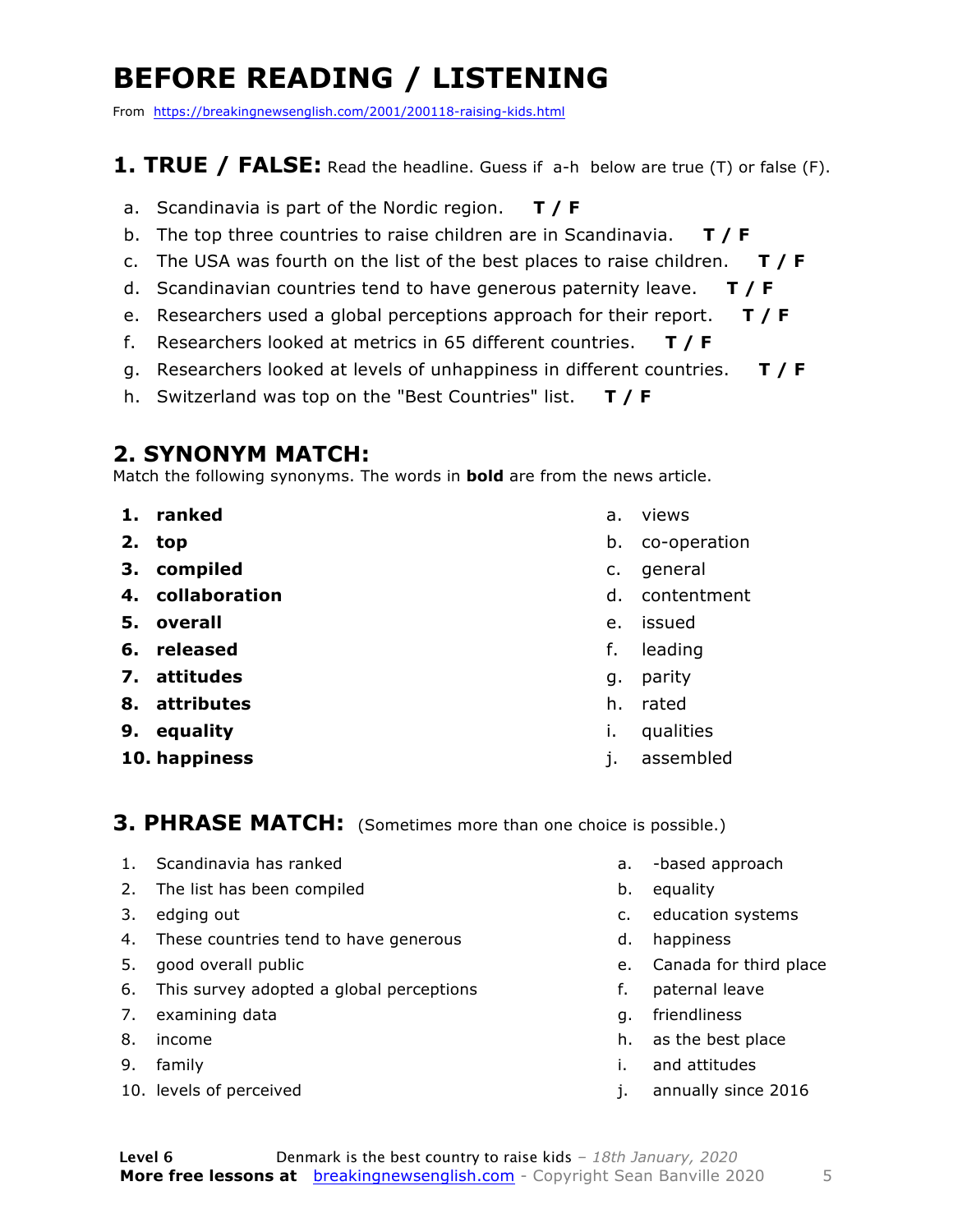### **GAP FILL**

From https://breakingnewsenglish.com/2001/200118-raising-kids.html

Scandinavia has (1) \_\_\_\_\_\_\_\_\_\_\_\_\_\_\_ as the best place in the world to raise children. The Nordic  $(2)$  \_\_\_\_\_\_\_\_\_\_\_ holds the top three places on the U.S. News & World Report's list of "The Best Countries for Raising Kids" in 2020. The list has been  $(3)$  \_\_\_\_\_\_\_\_\_\_\_\_\_\_\_ annually since 2016 in  $(4)$  \_\_\_\_\_\_\_\_\_\_\_\_\_\_\_ with the University of Pennsylvania. Denmark topped the list, with Sweden a close (5) \_\_\_\_\_\_\_\_\_\_\_\_, and neighbour Norway edging out Canada for third place. The 2020 listings will come as little surprise as the three nations also ranked highest on the list for 2019. A spokeswoman explained: "These countries (6) \_\_\_\_\_\_\_\_\_\_\_\_ to have generous paternal leave and maternal (7) \_\_\_\_\_\_\_\_\_\_\_\_, offer free preschool and have good (8) \_\_\_\_\_\_\_\_\_\_\_\_ public education systems." *collaboration overall ranked compiled leave region tend runner-up*

The listing was released as part of the (9) \_\_\_\_\_\_\_\_\_\_\_\_\_\_ "Best Countries" list. This survey adopted "a global perceptions-based" (10) \_\_\_\_\_\_\_\_\_\_\_\_ in examining data and attitudes. It used research from the World Bank, as well as the (11) of 20,000 people in the Americas, Asia, Europe, the Middle East and Africa. Researchers tested countries against 65 different (12) \_\_\_\_\_\_\_\_\_\_\_\_, or what the researchers called "country attributes". These included (13) \_\_\_\_\_\_\_\_\_\_\_\_\_\_\_ equality, welldeveloped (14) \_\_\_\_\_\_\_\_\_\_\_\_ education and healthcare systems, human rights, gender (15) \_\_\_\_\_\_\_\_\_\_\_\_\_\_\_, safety, family friendliness and levels of (16) \_\_\_\_\_\_\_\_\_\_\_\_ happiness. Switzerland once again topped the "Best Countries" list, followed by Canada and Japan. *public metrics perceived approach annual opinions equality income*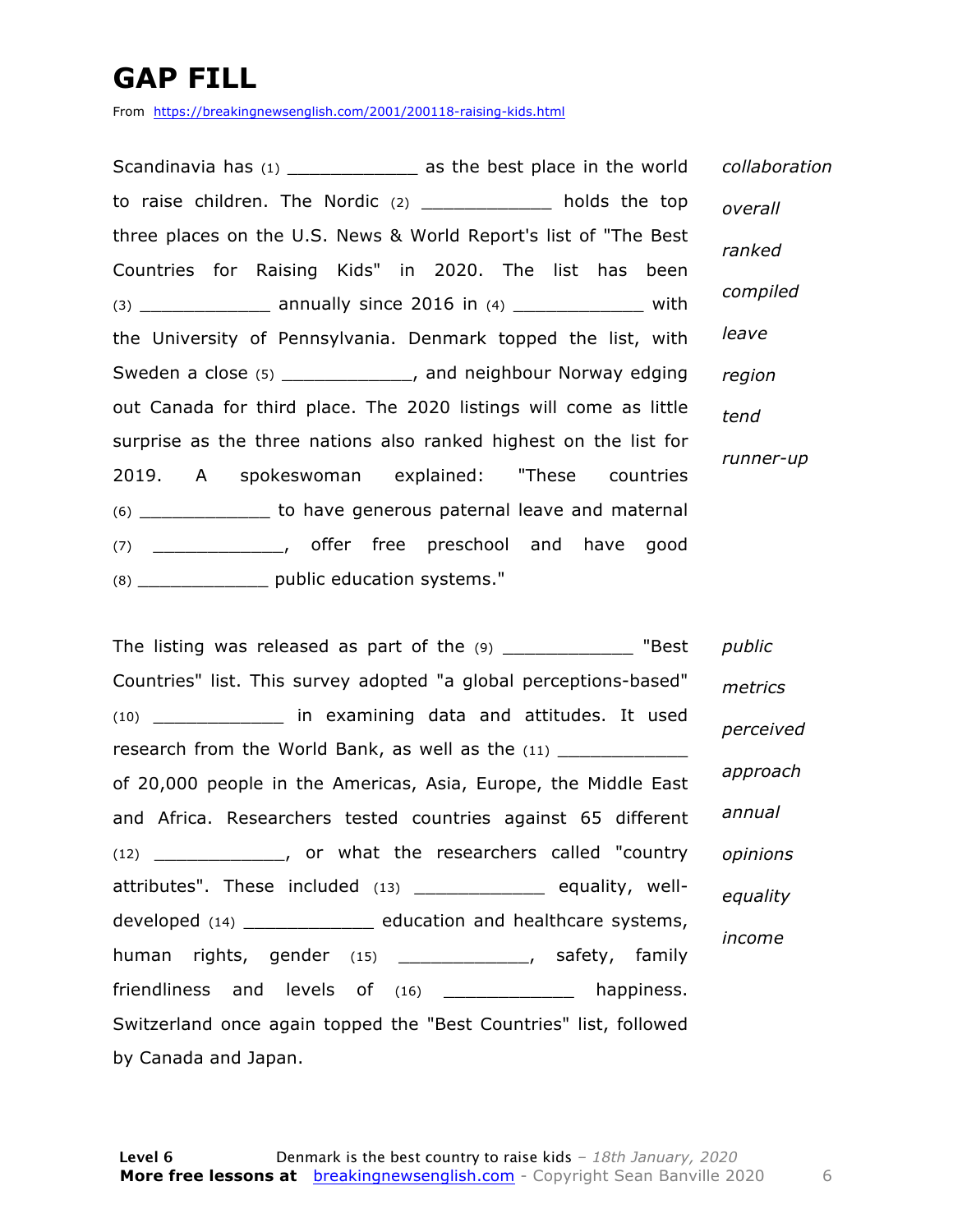#### **LISTENING – Guess the answers. Listen to check.**

From https://breakingnewsenglish.com/2001/200118-raising-kids.html

| 1) The Nordic region holds the ______                                               |
|-------------------------------------------------------------------------------------|
| a. top three plaice is                                                              |
| b. top three play sis<br>c. top three plates                                        |
| d. top three places                                                                 |
| 2) The list has been compiled annually since 2016 in _______ University             |
| a. collaboration with the                                                           |
| b. collaborated with the                                                            |
| c. collaborate shun with the                                                        |
| d. collar aberration with the                                                       |
| 3) Denmark topped the list, with Sweden a ______                                    |
| a. closed runner-up<br>b. close runner-up                                           |
| c. closely runner-up                                                                |
| d. clothes runner-up                                                                |
| 4) These countries tend to have generous paternal leave and                         |
| a. external leave                                                                   |
| b. fraternal leave                                                                  |
| c. maternal leave                                                                   |
| d. matronly leave                                                                   |
| 5) offer free preschool and have good overall public _______<br>a. education system |
| b. education systemic                                                               |
| c. education systems                                                                |
| d. education systemise                                                              |
| 6) The listing was released as part of the _______ Countries" list                  |
| a. annually "Best                                                                   |
| b. annual "Best                                                                     |
| c. annul "Best<br>d. ennui "Best                                                    |
| 7) This survey adopted "a global _______" approach                                  |
| a. perceptions-basted                                                               |
| b. perceptions-biased                                                               |
| c. perceptions-paste                                                                |
| d. perceptions-based                                                                |
| 8) It used research from the World Bank, as well as the _______ 20,000 people       |
| a. aprons of                                                                        |
| b. opines of<br>c. opinions of                                                      |
| d. onions of                                                                        |
| 9) Researchers tested countries against 65 _______                                  |
| a. different met ticks                                                              |
| b. different met tricks                                                             |
| c. different mat tricks                                                             |
| d. different metrics                                                                |
| 10) gender equality, safety, family friendliness and levels of _______              |
| a. received happiness<br>b. perceived happiness                                     |
|                                                                                     |

- c. pre-seeded happiness
- d. per sieved happiness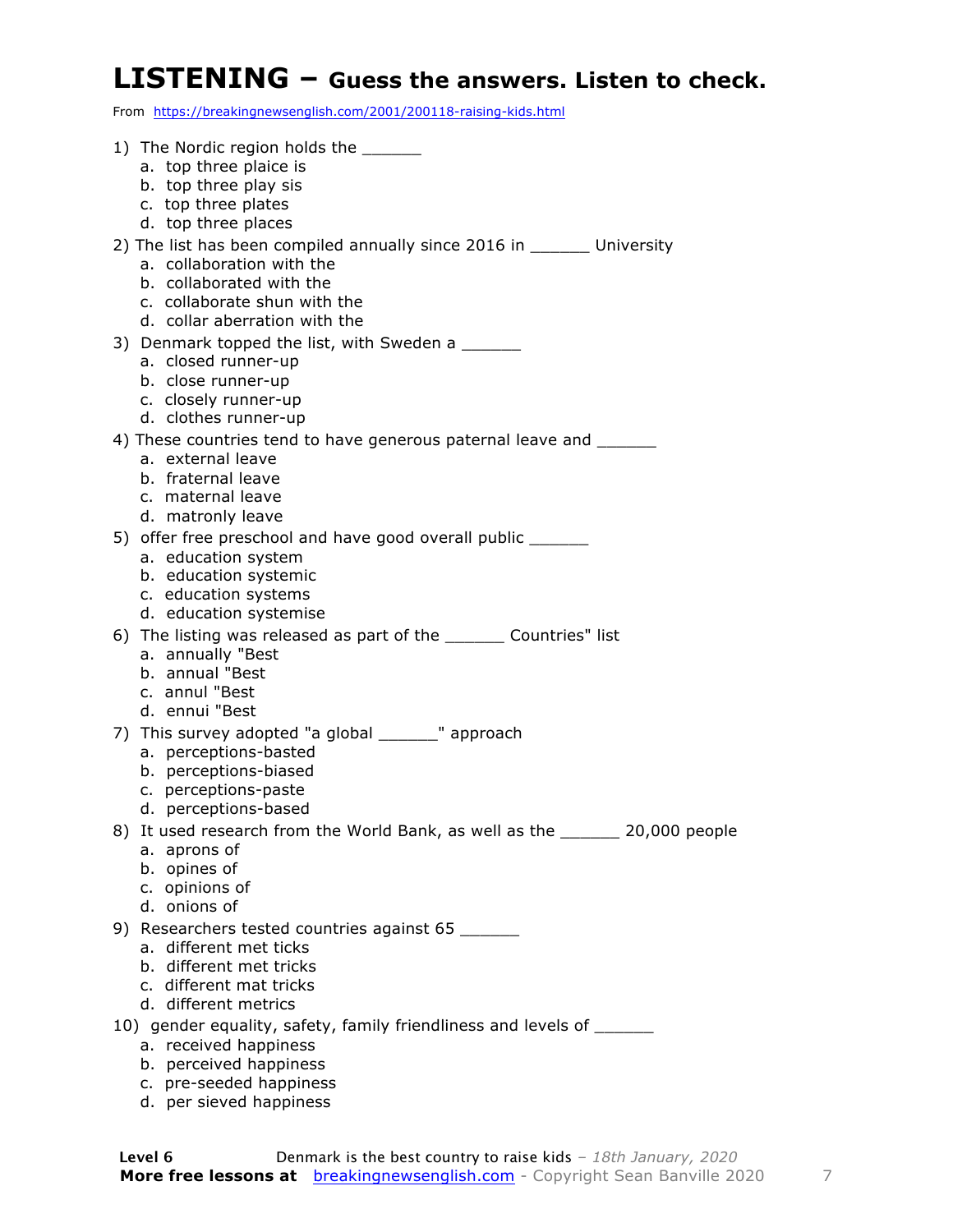#### **LISTENING – Listen and fill in the gaps**

From https://breakingnewsenglish.com/2001/200118-raising-kids.html

Scandinavia (1) \_\_\_\_\_\_\_\_\_\_\_\_\_\_\_\_\_\_\_\_\_\_\_\_\_\_\_ the best place in the world to raise children. The Nordic region holds the (2) \_\_\_\_\_\_\_\_\_\_\_\_\_\_\_\_\_\_\_\_\_\_\_\_\_ on the U.S. News & World Report's list of "The Best Countries for Raising Kids" in 2020. The list has been  $(3)$  and  $(4)$  and  $(5)$  and  $(6)$  and  $(7)$  and  $(8)$  and  $(8)$  and  $(9)$  and  $(10)$  and  $(2016)$  in collaboration with the University of Pennsylvania. Denmark topped the list, with Sweden a close runner-up, and neighbour Norway (4) Tunner-up, and neighbour Norway (4) The 2020 listings will come (5) The 2020 listings will come (5) ranked highest on the list for 2019. A spokeswoman explained: "These countries tend to have (6) countries tend to have (6) free preschool and have good overall public education systems."

The listing was released as part (7) \_\_\_\_\_\_\_\_\_\_\_\_\_\_\_\_\_\_\_\_\_\_\_\_ "Best Countries" list. This survey adopted "(8) \_\_\_\_\_\_\_\_\_\_\_\_\_\_\_\_\_\_\_\_\_\_ " approach in examining (9) examining (9) and the World in the World is a second that the World Bank, as well as the opinions of 20,000 people in the Americas, Asia, Europe, the Middle East and Africa. Researchers tested countries against (10) \_\_\_\_\_\_\_\_\_\_\_\_\_\_\_\_\_\_\_, or what the researchers called "country attributes". These included income equality, well-developed public education and healthcare systems, human rights,  $(11)$  \_\_\_\_\_\_\_\_\_\_\_\_\_\_\_\_\_\_\_\_\_, family friendliness and levels of perceived happiness. Switzerland (12) \_\_\_\_\_\_\_\_\_\_\_\_\_\_\_\_\_\_\_ the "Best Countries" list, followed by Canada and Japan.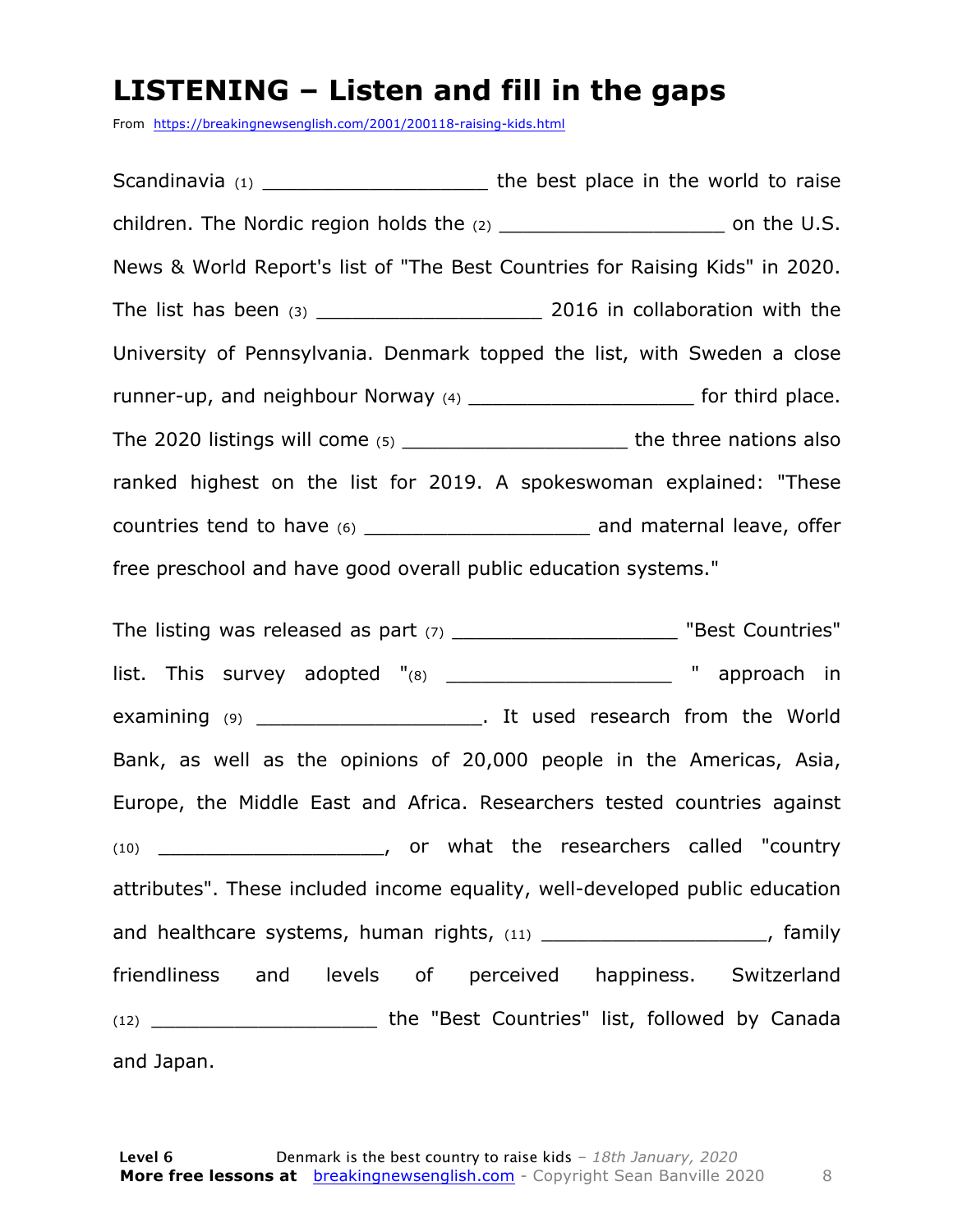### **COMPREHENSION QUESTIONS**

From https://breakingnewsenglish.com/2001/200118-raising-kids.html

- 1. What region is Scandinavia in?
- 2. Since when has this list been compiled?
- 3. Which country was the runner-up?
- 4. What did the article say was generous in the Scandinavian countries?
- 5. What did the article say was free in the Scandinavian countries?
- 6. What list was the raising kids list a part of?
- 7. How many people's opinions did researchers look at?
- 8. How many continents were part of the research?
- 9. What kind of friendliness did the researchers look at?
- 10. Which country was top of the Best Countries list?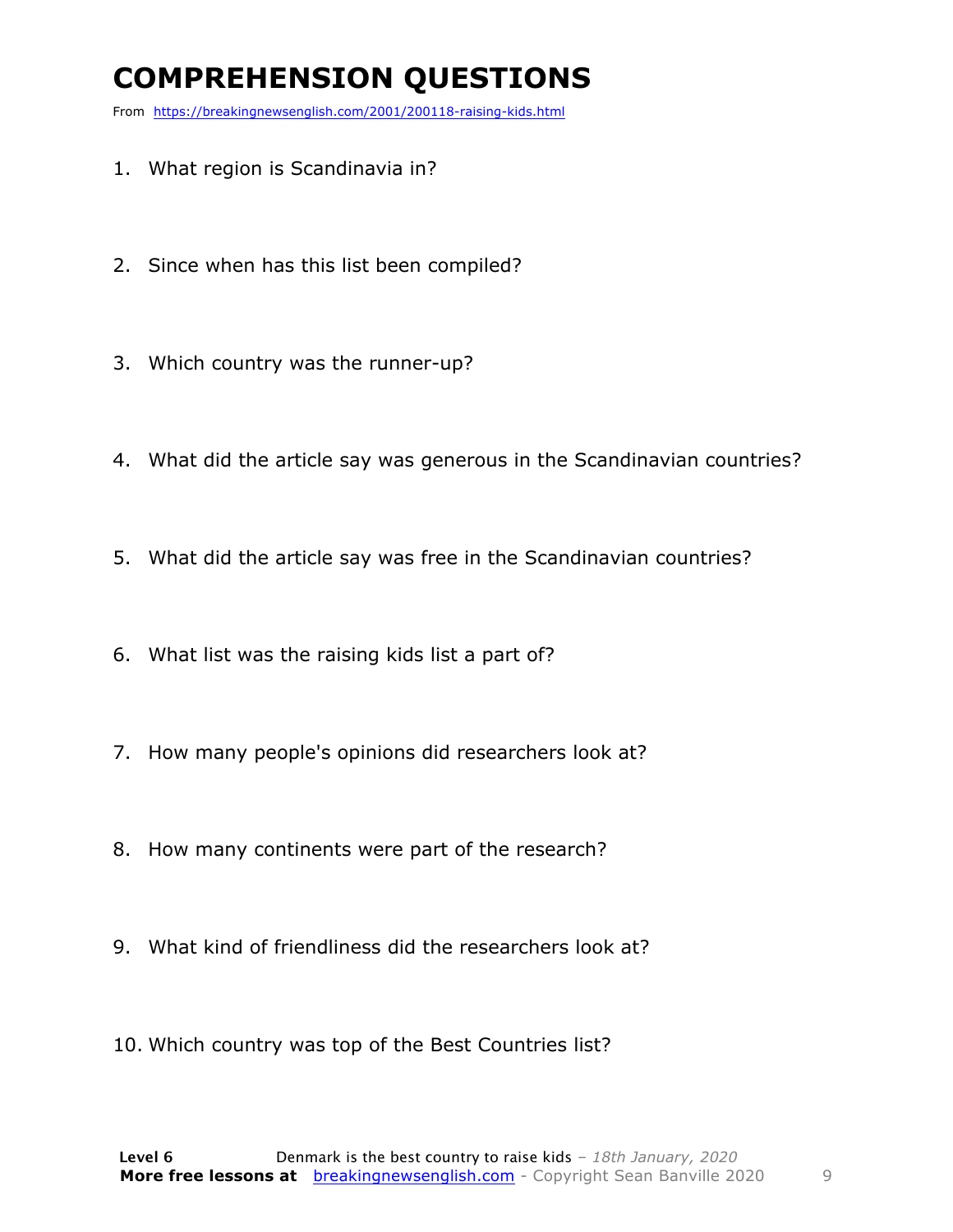### **MULTIPLE CHOICE - QUIZ**

From https://breakingnewsenglish.com/2001/200118-raising-kids.html

- 1) What region is Scandinavia in?
- a) the Steppes
- b) the Nordic region
- c) the Baltic region
- d) Siberia

2) Since when has this list been compiled?

- a) 2014
- b) 2014
- c) 2015
- d) 2016
- 3) Which country was the runnerup?
- a) Sweden
- b) Switzerland
- c) Canada
- d) Norway

4) What did the article say was generous in the Scandinavian countries?

- a) gender equality
- b) healthcare
- c) maternal and paternal leave
- d) public education
- 5) What did the article say was free
- in the Scandinavian countries?
- a) collaboration
- b) preschool
- c) maternal leave
- d) education systems

6) What list was the raising kids list a part of?

- a) the Best Countries list
- b) the World Education list
- c) the WHO list
- d) the A-Z of Countries list

7) How many people's opinions did researchers look at?

- a) 10,000
- b) 30,000
- c) 20,000
- d) 40,000

8) How many continents were part of the research?

- a) 5
- b) 4
- c) 6
- d) 3

9) What kind of friendliness did the researchers look at?

- a) family-friendliness
- b) child-friendliness
- c) user-friendliness
- d) teacher-friendliness

10) Which country was top of the Best Countries list?

- a) Japan
- b) Canada
- c) Finland
- d) Switzerland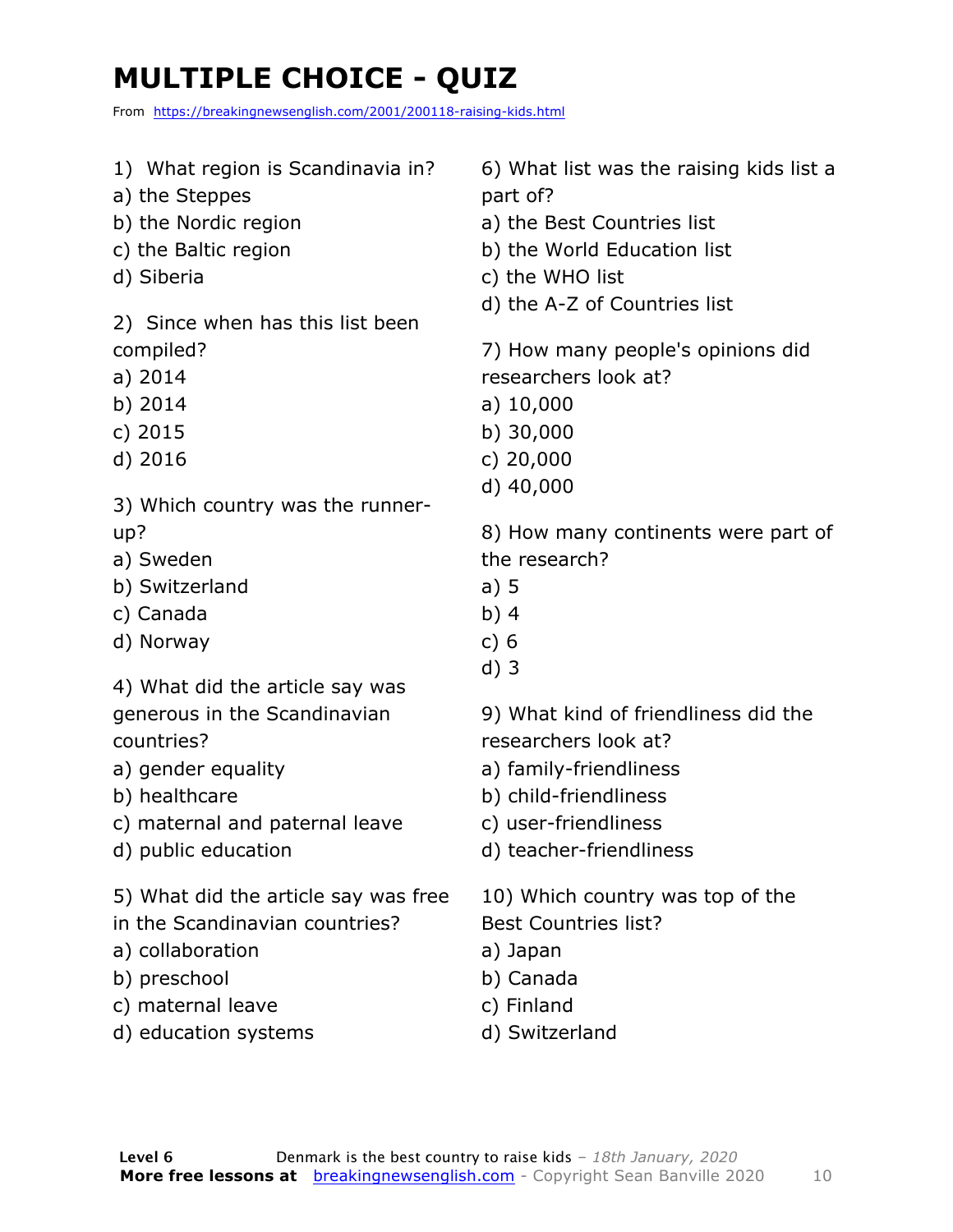### **ROLE PLAY**

From https://breakingnewsenglish.com/2001/200118-raising-kids.html

#### **Role A – Denmark**

You think Denmark is the best place to raise children. Tell the others three reasons why. Tell them what is wrong with their places. Also, tell the others which is the worst of these (and why): Hollywood, Kyoto or New York.

#### **Role B – Hollywood**

You think Hollywood is the best place to raise children. Tell the others three reasons why. Tell them what is wrong with their places. Also, tell the others which is the worst of these (and why): Denmark, Kyoto or New York.

#### **Role C – Kyoto**

You think Kyoto is the best place to raise children. Tell the others three reasons why. Tell them what is wrong with their places. Also, tell the others which is the worst of these (and why): Hollywood, Denmark or New York.

#### **Role D – New York**

You think New York is the best place to raise children. Tell the others three reasons why. Tell them what is wrong with their places. Also, tell the others which is the worst of these (and why): Hollywood, Kyoto or Denmark.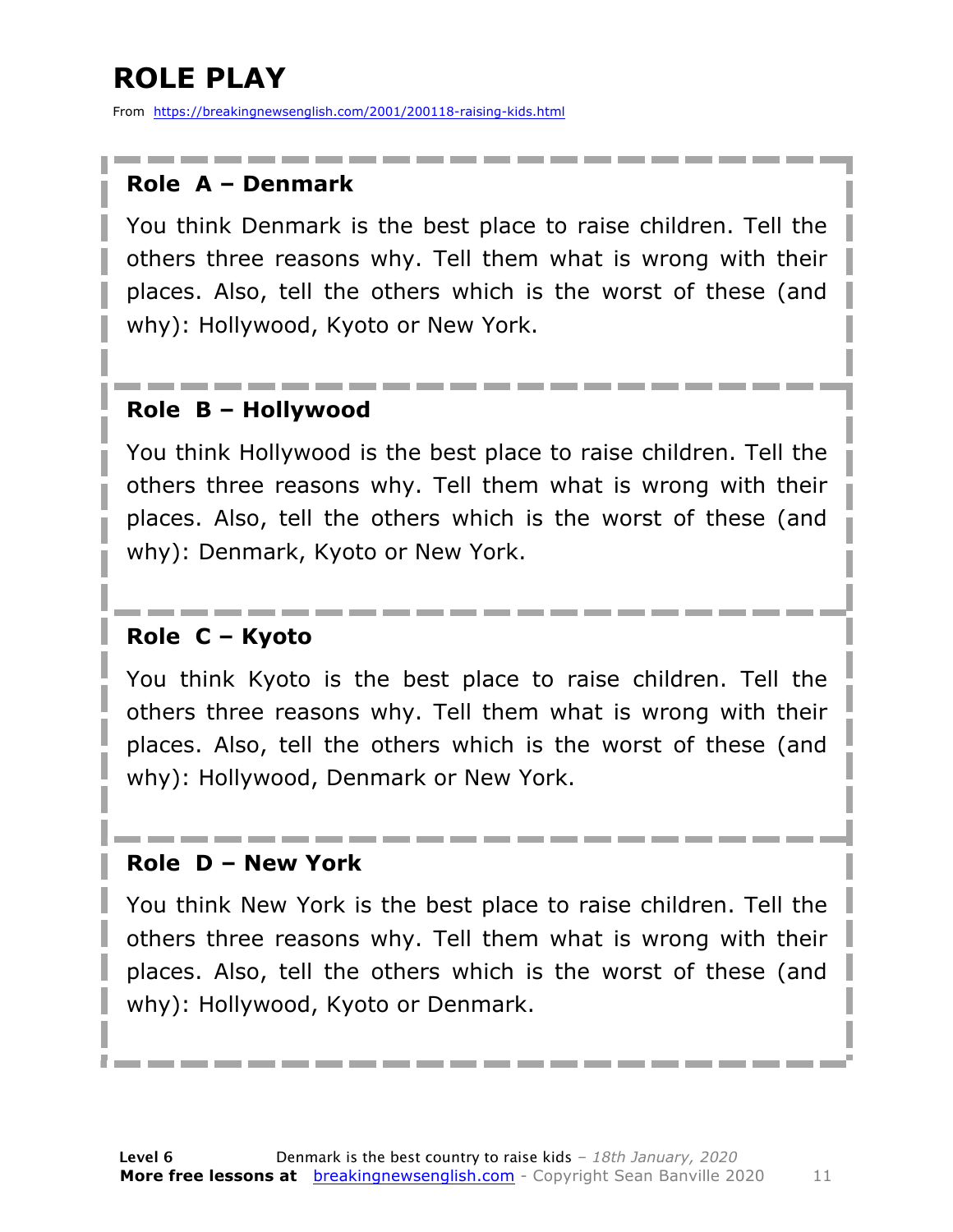## **AFTER READING / LISTENING**

From https://breakingnewsenglish.com/2001/200118-raising-kids.html

**1. WORD SEARCH:** Look in your dictionary / computer to find collocates, other meanings, information, synonyms … for the words 'country' and 'kids'.

| country | kids |
|---------|------|
|         |      |
|         |      |
|         |      |

- Share your findings with your partners.
- Make questions using the words you found.
- Ask your partner / group your questions.

2. **ARTICLE OUESTIONS:** Look back at the article and write down some questions you would like to ask the class about the text.

- Share your questions with other classmates / groups.
- Ask your partner / group your questions.

**3. GAP FILL:** In pairs / groups, compare your answers to this exercise. Check your answers. Talk about the words from the activity. Were they new, interesting, worth learning…?

**4. VOCABULARY:** Circle any words you do not understand. In groups, pool unknown words and use dictionaries to find their meanings.

**5. TEST EACH OTHER:** Look at the words below. With your partner, try to recall how they were used in the text:

| holds<br>$\bullet$  | $\bullet$ part    |
|---------------------|-------------------|
| since<br>$\bullet$  | $\bullet$ data    |
| • topped            | well<br>$\bullet$ |
| • close             | • 65              |
| little<br>$\bullet$ | $\cdot$ human     |
| free<br>$\bullet$   | $\bullet$ once    |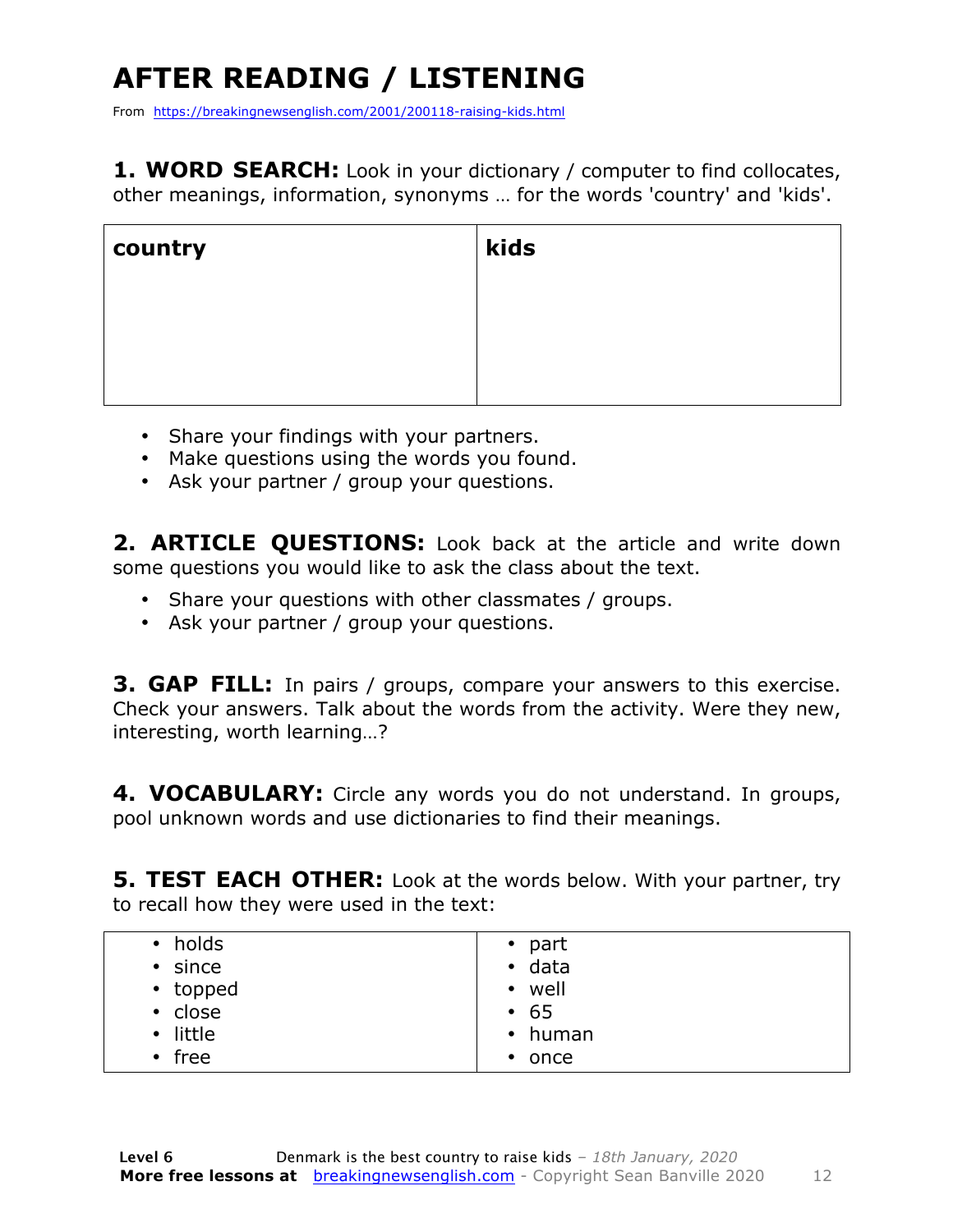### **RAISING KIDS SURVEY**

From https://breakingnewsenglish.com/2001/200118-raising-kids.html

Write five GOOD questions about raising kids in the table. Do this in pairs. Each student must write the questions on his / her own paper.

When you have finished, interview other students. Write down their answers.

|      | STUDENT 1 | STUDENT 2 | STUDENT 3 |
|------|-----------|-----------|-----------|
| Q.1. |           |           |           |
| Q.2. |           |           |           |
| Q.3. |           |           |           |
| Q.4. |           |           |           |
| Q.5. |           |           |           |

- Now return to your original partner and share and talk about what you found out. Change partners often.
- Make mini-presentations to other groups on your findings.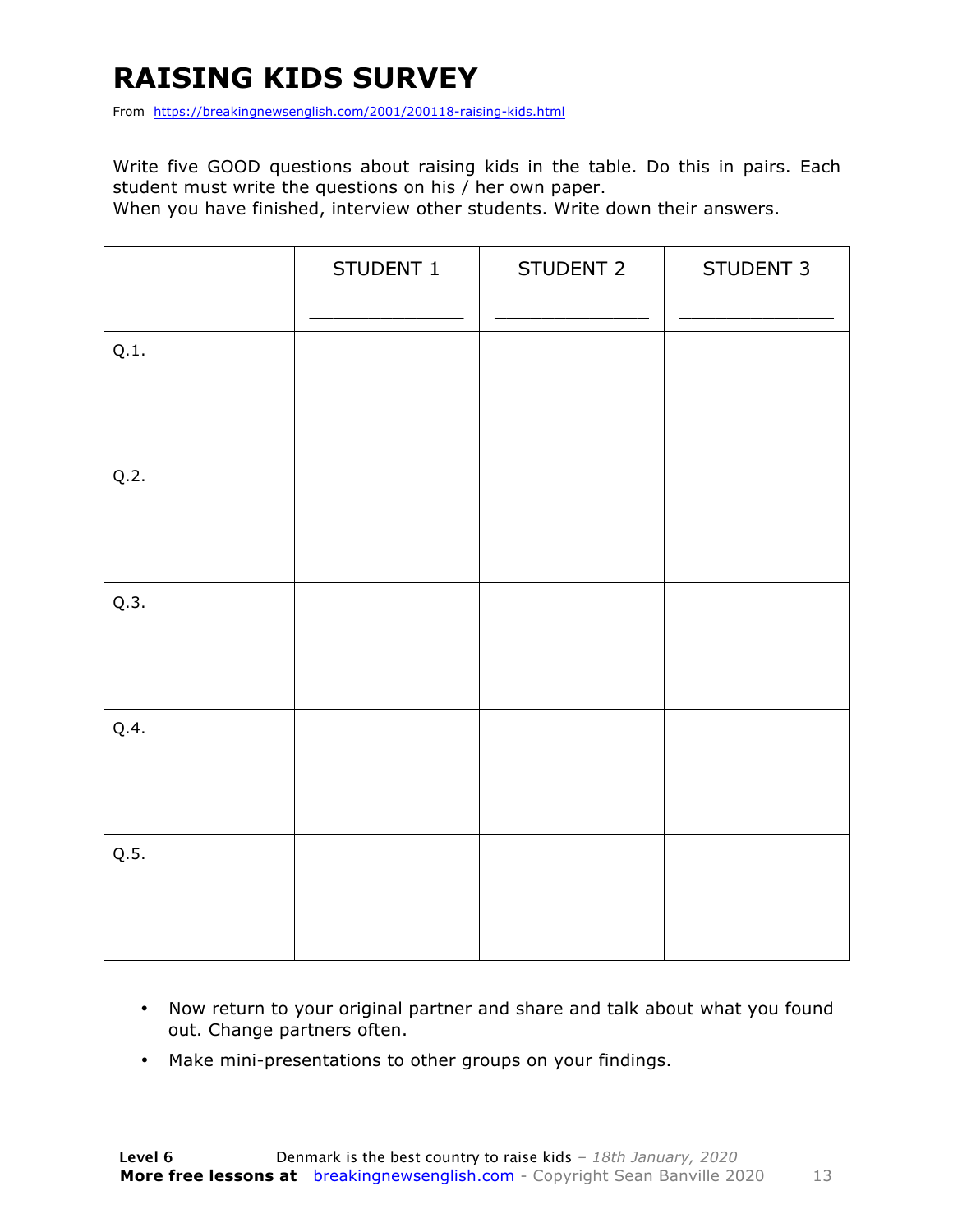### **RAISING KIDS DISCUSSION**

STUDENT A's QUESTIONS (Do not show these to student B)

- 1. What did you think when you read the headline?
- 2. What images are in your mind when you hear the word 'kids'?
- 3. Which word do you like better 'kids' or 'children'?
- 4. Where do you think is the best place in the world to raise children?
- 5. What is your country like for children?
- 6. How good was the place you grew up in?
- 7. Why are the Scandinavian countries so good for children?
- 8. Where would you like to have grown up as a child?
- 9. What is the most important thing a country can give its children?
- 10. Where would you like to raise your children?

*Denmark is the best country to raise kids – 18th January, 2020* Thousands more free lessons at breakingnewsenglish.com

### **RAISING KIDS DISCUSSION**

STUDENT B's QUESTIONS (Do not show these to student A)

- 11. Did you like reading this article? Why/not?
- 12. What do you think of when you hear the word 'country'?
- 13. What do you think about what you read?
- 14. What do you know about Denmark?
- 15. What do you think is the best country in the world?
- 16. What are the global perceptions of your country?
- 17. What is the world's best continent?
- 18. How happy a place is your country?
- 19. What would you change about tour country to make it better?
- 20. What questions would you like to ask a Danish child?

-----------------------------------------------------------------------------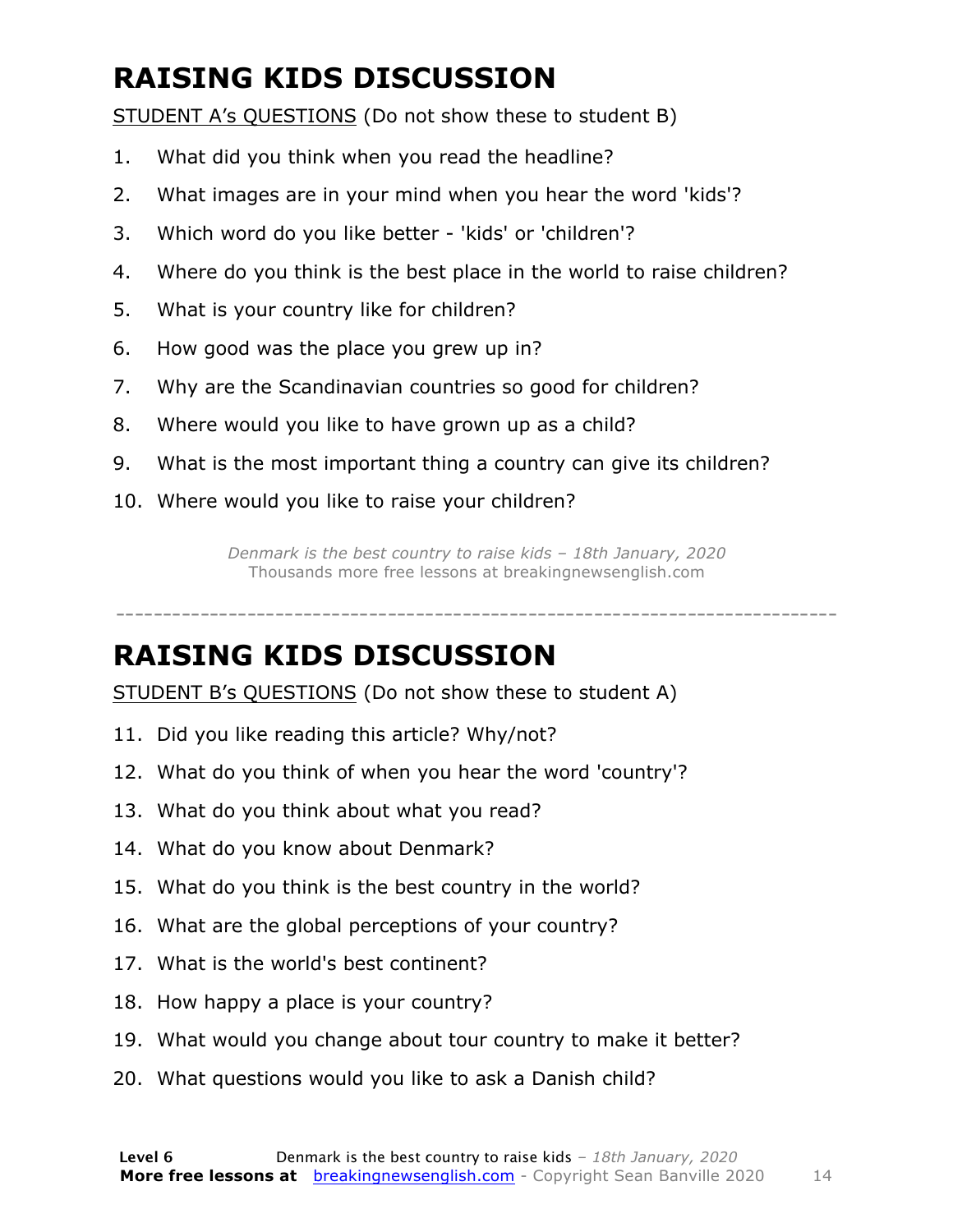### **DISCUSSION (Write your own questions)**

STUDENT A's QUESTIONS (Do not show these to student B)

| 1. |                                                                                                                          |
|----|--------------------------------------------------------------------------------------------------------------------------|
|    |                                                                                                                          |
| 2. | <u> 1989 - Johann John Stone, mars et al. (b. 1989)</u>                                                                  |
| 3. | <u> 1980 - Johann John Stone, mensk politik (d. 1980)</u>                                                                |
|    |                                                                                                                          |
| 4. |                                                                                                                          |
| 5. | <u> 1980 - Johann John Stone, markin fan it fjort fan it fjort fan it fjort fan it fjort fan it fjort fan it fjort f</u> |
|    |                                                                                                                          |
| 6. | <u> 1989 - Johann Barbara, martxa alemani</u> ar arte                                                                    |
|    | $Convriath \odot hraskinanawsanalich com 2020$                                                                           |

Copyright © breakingnewsenglish.com 2020

### **DISCUSSION (Write your own questions)**

STUDENT B's QUESTIONS (Do not show these to student A)

| 1. |                                                                                                                         |  |  |
|----|-------------------------------------------------------------------------------------------------------------------------|--|--|
|    |                                                                                                                         |  |  |
| 2. | <u> 1980 - Andrea Stationer, fransk politiker (d. 1980)</u>                                                             |  |  |
| 3. |                                                                                                                         |  |  |
|    |                                                                                                                         |  |  |
| 4. | <u> 1980 - Jan Samuel Barbara, margaret eta idazlea (h. 1980).</u>                                                      |  |  |
| 5. | <u> 1986 - Johann Stoff, deutscher Stoffen und der Stoffen und der Stoffen und der Stoffen und der Stoffen und der </u> |  |  |
|    |                                                                                                                         |  |  |
| 6. | <u> 1989 - Johann John Stone, market fan it ferskearre fan it ferskearre fan it ferskearre fan it ferskearre fan i</u>  |  |  |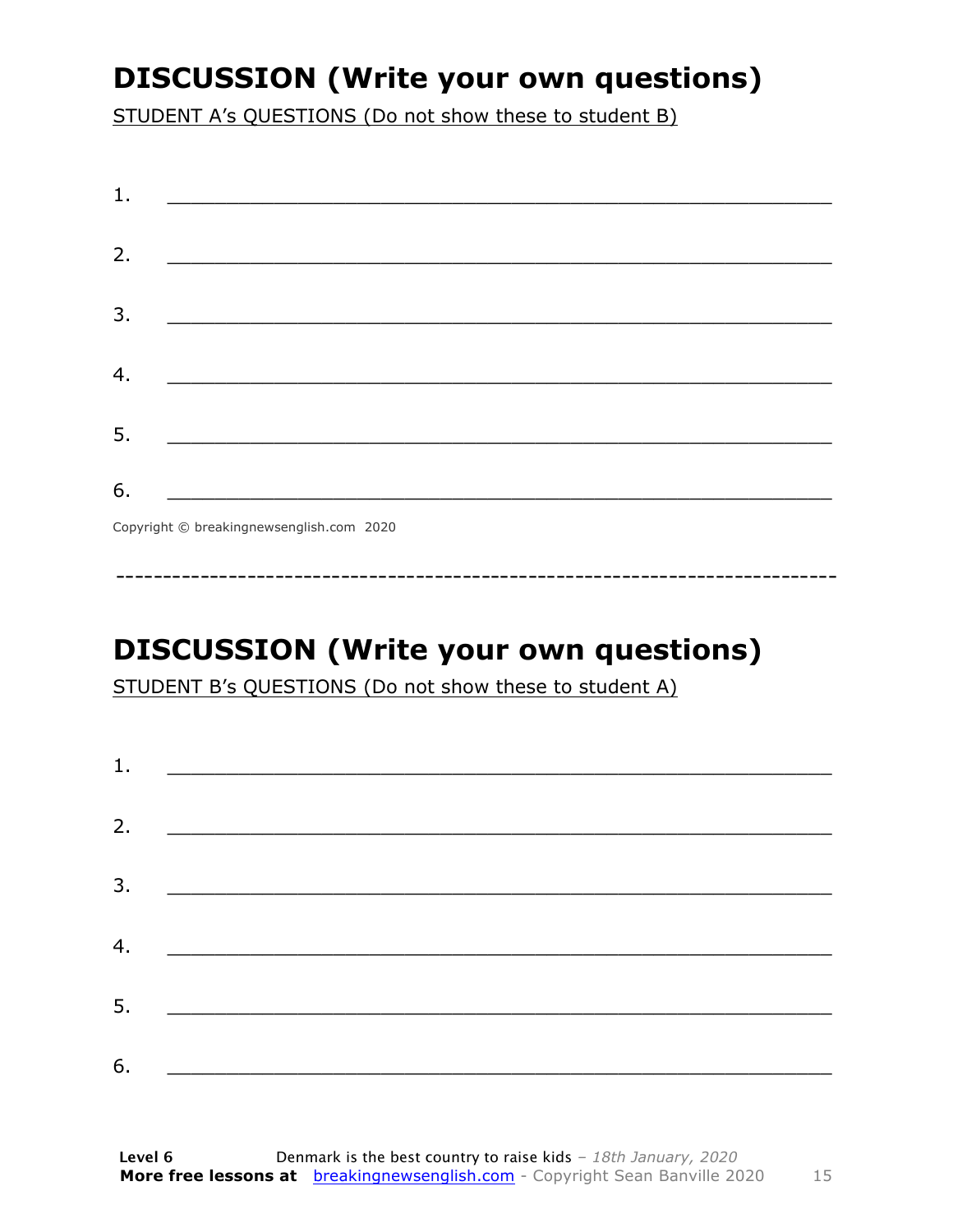### **LANGUAGE - CLOZE**

From https://breakingnewsenglish.com/2001/200118-raising-kids.html

Scandinavia has  $(1)$  as the best place in the world to raise children. The Nordic region holds the top three places on the U.S. News & World Report's list of "The Best Countries for Raising Kids" in 2020. The list has been (2) annually since 2016 (3) collaboration with the University of Pennsylvania. Denmark topped the list, with Sweden a close runner-up, and neighbour Norway edging (4) Canada for third place. The 2020 listings will come as little surprise as the three nations also ranked highest on the list for 2019. A spokeswoman explained: "These countries (5) \_\_\_\_\_\_ to have generous paternal leave and maternal leave, offer free preschool and have good (6) \_\_\_\_\_\_ public education systems."

The listing was released  $(7)$  part of the annual "Best Countries" list. This survey adopted "a global perceptions-based" approach (8) \_\_\_\_\_\_ examining data and attitudes. It used research from the World Bank, as well as the opinions of 20,000 people in the (9) \_\_\_\_\_\_, Asia, Europe, the Middle East and Africa. Researchers tested countries against 65 different (10) \_\_\_\_\_\_, or what the researchers called "country attributes". These included income equality, welldeveloped public education and healthcare systems, (11) \_\_\_\_\_\_ rights, gender equality, safety, family friendliness and levels of perceived happiness. Switzerland once again (12) \_\_\_\_\_\_ the "Best Countries" list, followed by Canada and Japan.

#### **Put the correct words from the table below in the above article.**

| 1.  | (a) | wrinkled  | (b) | wrangled | (c) | rankled  | (d) | ranked   |
|-----|-----|-----------|-----|----------|-----|----------|-----|----------|
| 2.  | (a) | combed    | (b) | collided | (c) | complied | (d) | compiled |
| 3.  | (a) | on        | (b) | in       | (c) | оf       | (d) | at       |
| 4.  | (a) | up        | (b) | in       | (c) | out      | (d) | оf       |
| 5.  | (a) | tend      | (b) | trend    | (c) | tread    | (d) | treat    |
| 6.  | (a) | overall   | (b) | overalls | (c) | overly   | (d) | overtly  |
| 7.  | (a) | has       | (b) | is       | (c) | was      | (d) | as       |
| 8.  | (a) | in        | (b) | to       | (c) | up       | (d) | on       |
| 9.  | (a) | Americans | (b) | Americas | (c) | America  | (d) | American |
| 10. | (a) | metres    | (b) | mortises | (c) | metrics  | (d) | matrices |
| 11. | (a) | humanly   | (b) | humane   | (c) | human    | (d) | humanist |
| 12. | (a) | tipped    | (b) | topped   | (c) | tapped   | (d) | tepid    |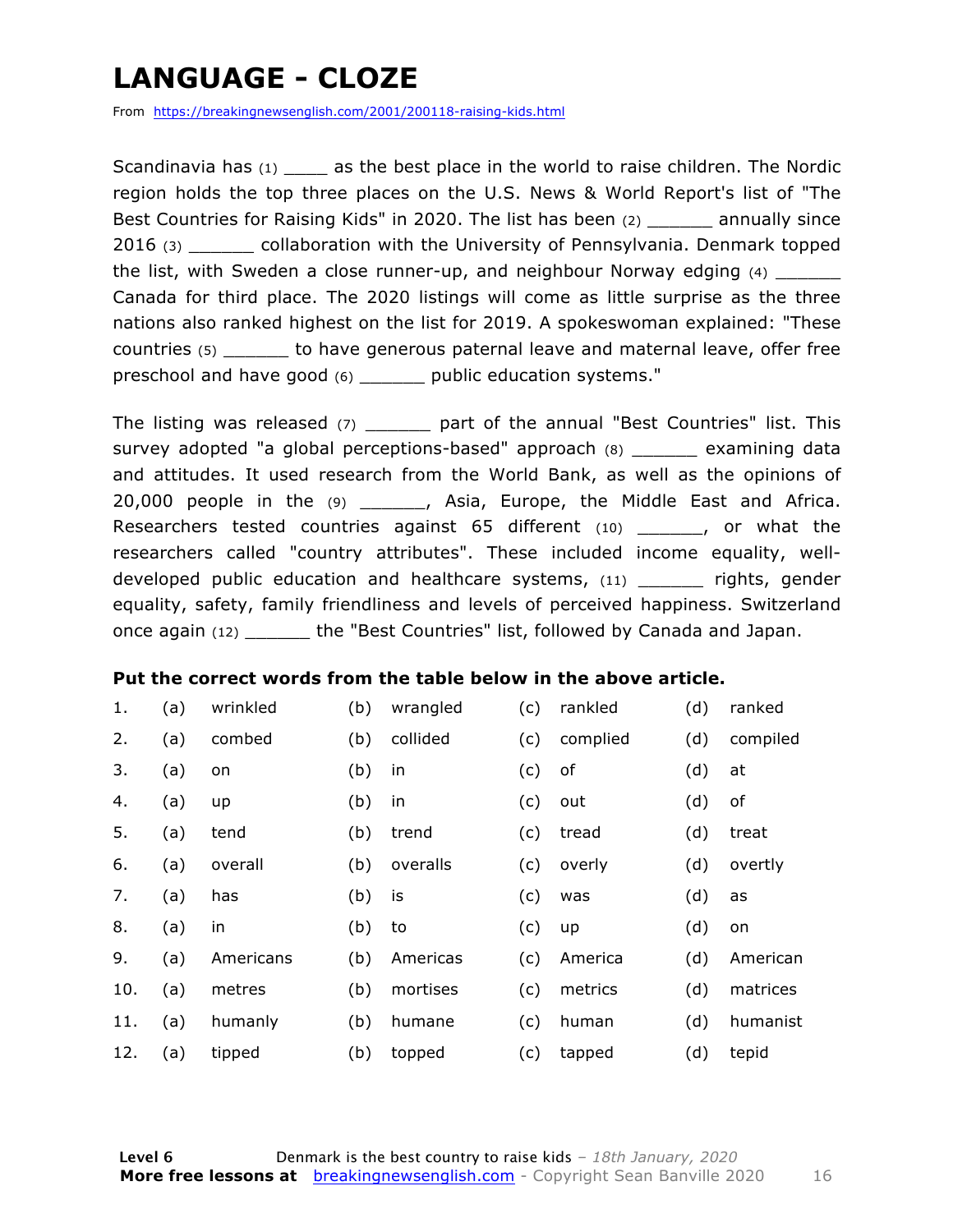### **SPELLING**

From https://breakingnewsenglish.com/2001/200118-raising-kids.html

#### **Paragraph 1**

- 1. The doriNc region
- 2. The list has been dclipmoe annually
- 3. in tlornilacoboa with the University
- 4. with Sweden a close uenrrn-pu
- 5. generous apltrnea leave
- 6. good levlroa public education

#### **Paragraph 2**

- 7. a global peinctroeps-based" approach
- 8. examining data and austtdeit
- 9. tested countries against 65 different mtiresc
- 10. country uesbaitttr
- 11. gender tygaluei
- 12. levels of edvrepiec happiness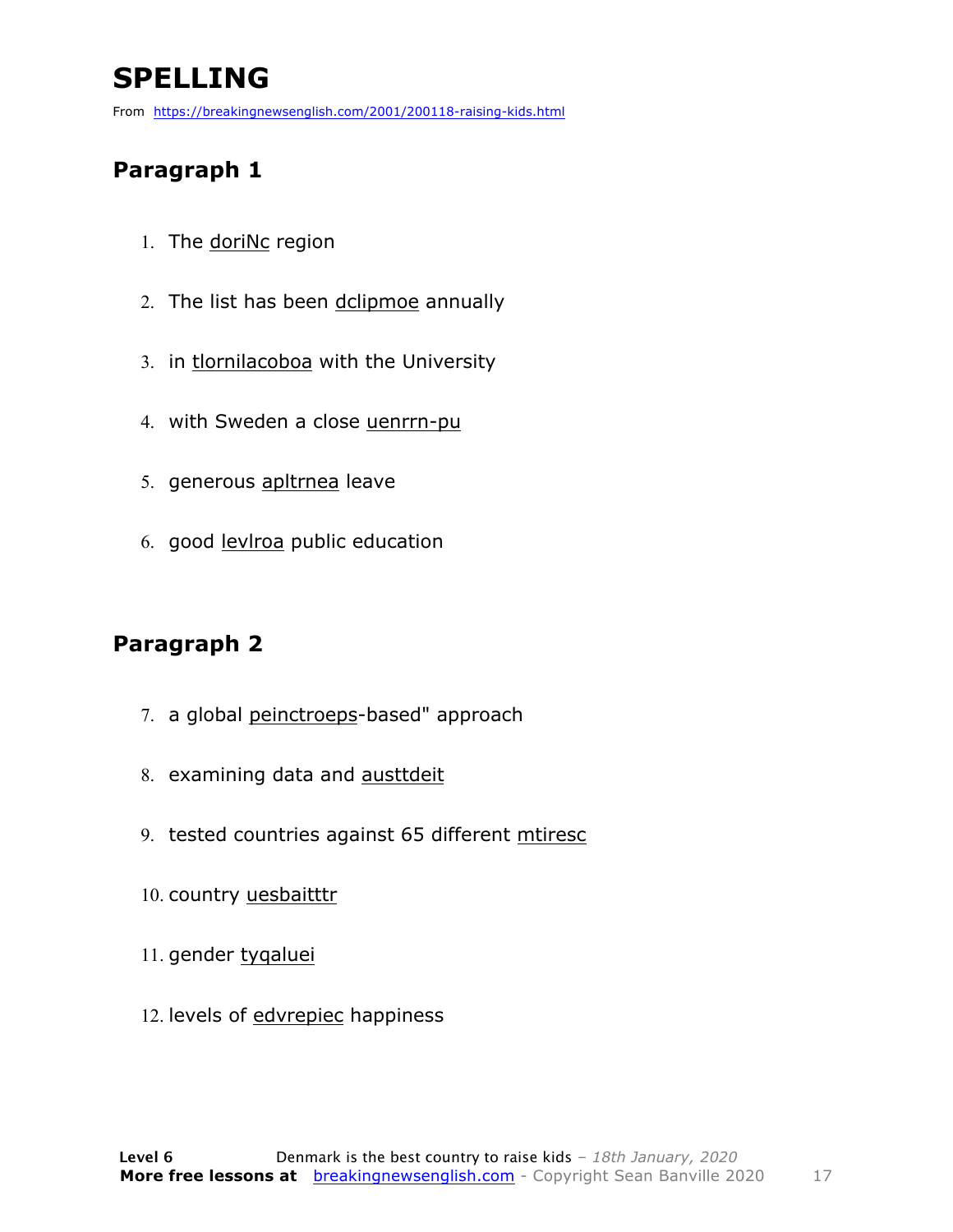### **PUT THE TEXT BACK TOGETHER**

From https://breakingnewsenglish.com/2001/200118-raising-kids.html

#### **Number these lines in the correct order.**

- ( ) The listing was released as part of the annual "Best Countries" list. This survey adopted "a global perceptions-
- ( ) leave and maternal leave, offer free preschool and have good overall public education systems."
- ( ) based" approach in examining data and attitudes. It used research from the World Bank, as well as the
- ( ) in 2020. The list has been compiled annually since 2016 in collaboration with the University
- ( ) region holds the top three places on the U.S. News & World Report's list of "The Best Countries for Raising Kids"
- ( ) equality, well-developed public education and healthcare systems, human rights, gender equality, safety, family
- ( ) highest on the list for 2019. A spokeswoman explained: "These countries tend to have generous paternal
- ( ) friendliness and levels of perceived happiness. Switzerland once
- ( ) opinions of 20,000 people in the Americas, Asia, Europe, the Middle East and Africa. Researchers tested countries against 65 different
- ( ) again topped the "Best Countries" list, followed by Canada and Japan.
- ( ) out Canada for third place. The 2020 listings will come as little surprise as the three nations also ranked
- ( ) of Pennsylvania. Denmark topped the list, with Sweden a close runner-up, and neighbour Norway edging
- ( *1* ) Scandinavia has ranked as the best place in the world to raise children. The Nordic
- ( ) metrics, or what the researchers called "country attributes". These included income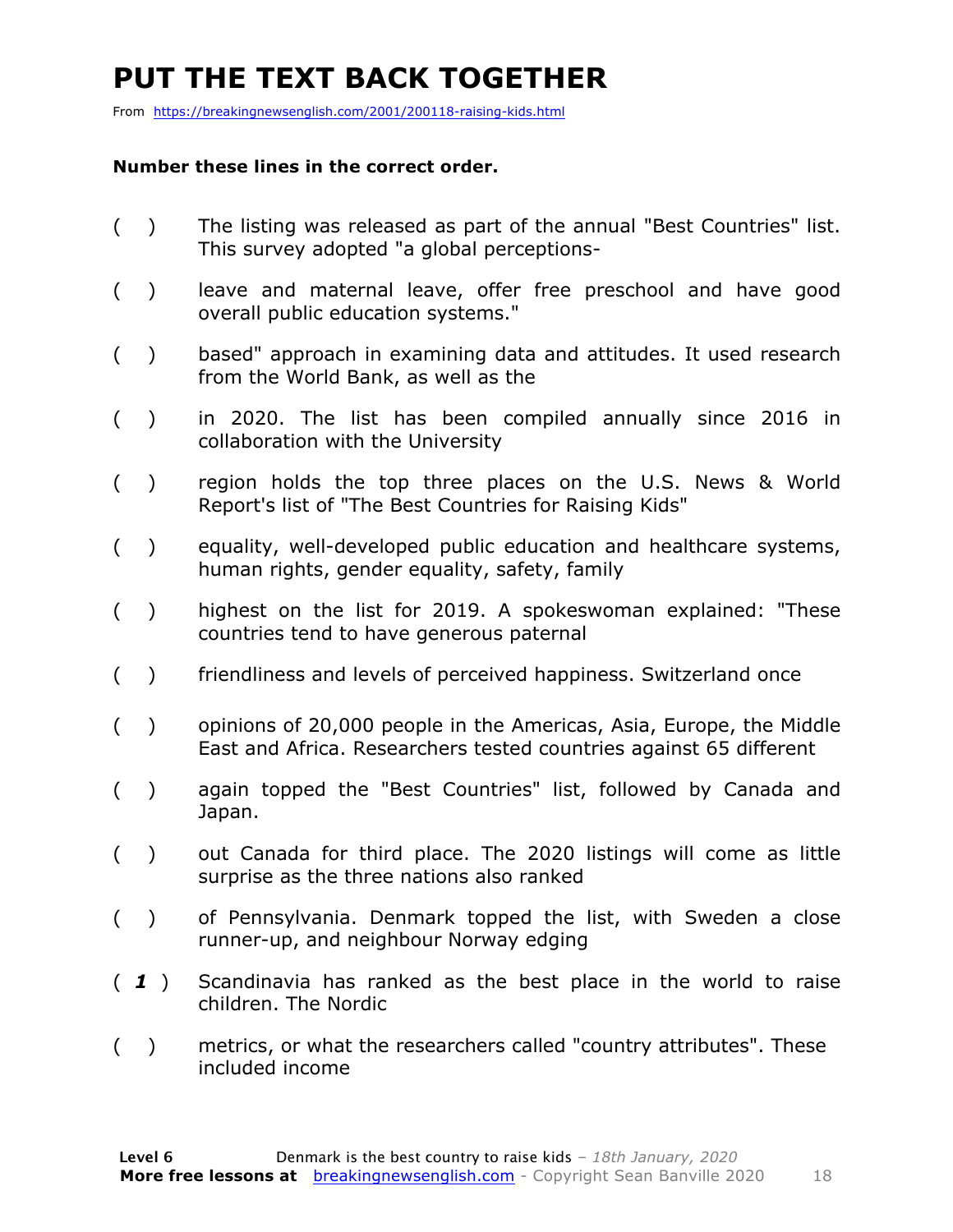#### **PUT THE WORDS IN THE RIGHT ORDER**

From https://breakingnewsenglish.com/2001/200118-raising-kids.html

1. in best the Ranked as place world . the

2. holds top region Nordic places . three the The

3. since The compiled annually has list 2016 . been

4. as surprise . will little listings come 2020 The

5. to leave . These paternal have tend generous countries

6. a approach . This survey perceptions-based global adopted

7. Americas . of opinions in 20,000 The the people

8. against metrics . tested countries Researchers 65 different

9. and friendliness of Family happiness . levels perceived

10. again Best Countries once the list . Switzerland topped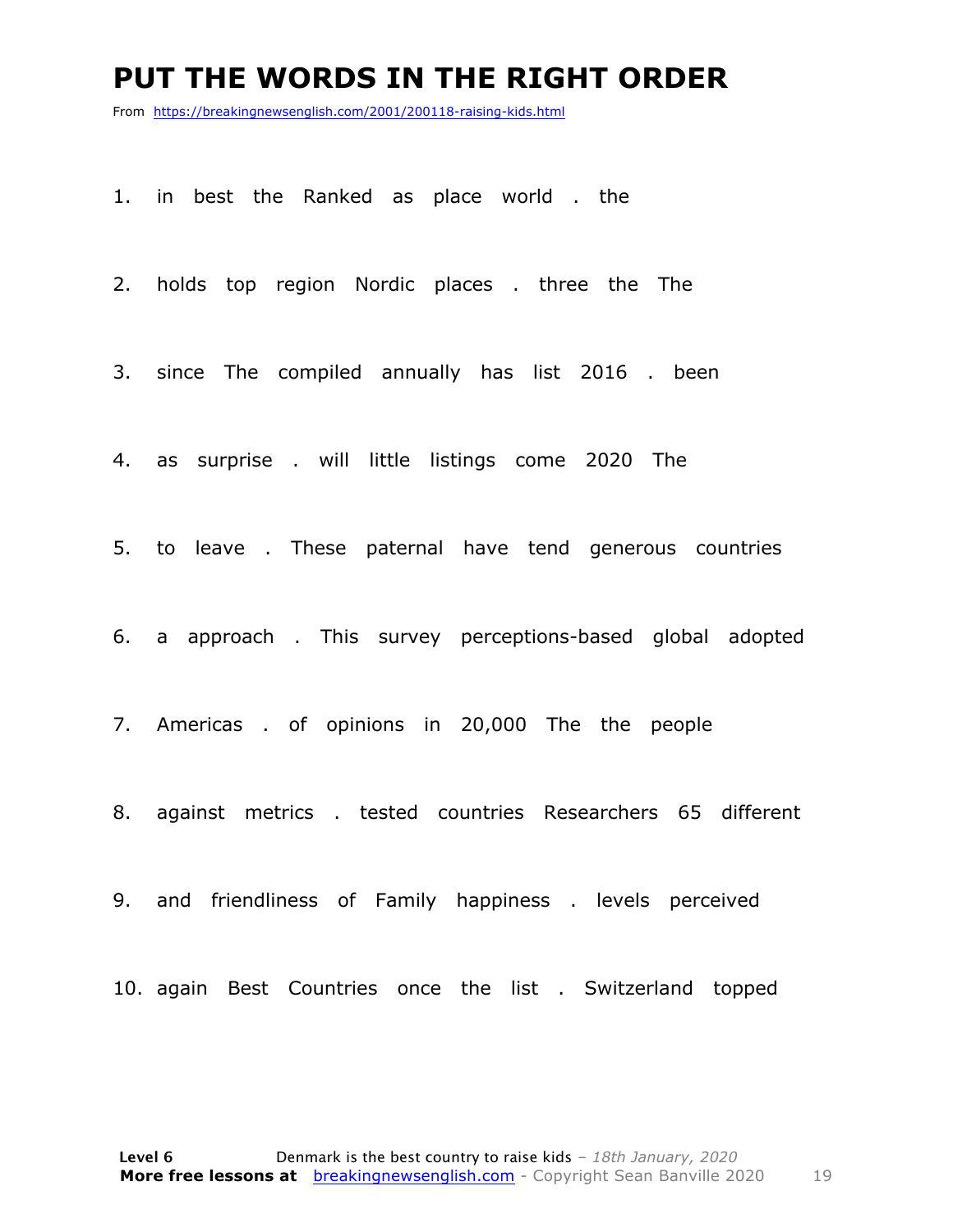### **CIRCLE THE CORRECT WORD (20 PAIRS)**

From https://breakingnewsenglish.com/2001/200118-raising-kids.html

Scandinavia has ranked as the best place in the world to *arise / raise* children. The Nordic region *holds / grips* the top three places on the U.S. News & World Report's list of "The Best Countries for Raising Kids" in 2020. The list has been *complied / compiled* annually since 2016 in *collaborator / collaboration* with the University of Pennsylvania. Denmark topped the list, with Sweden a close *cool down / runner-up*, and neighbour Norway *edging / bordering* out Canada for third place. The 2020 listings will come as *little / few* surprise as the three nations also *ranked / linked* highest on the list for 2019. A spokeswoman explained: "These countries *attend / tend* to have generous paternal leave and maternal leave, offer free preschool and have good *overall / overlay* public education systems."

The listing was released as part of the *annually / annual* "Best Countries" list. This survey adopted "a global perceptions-based" *reproach / approach* in examining *data / datum* and attitudes. It used research from the World Bank, as well as the *opines / opinions* of 20,000 people in the *America / Americas*, Asia, Europe, the Middle East and Africa. Researchers tested countries against 65 different *mathematics / metrics*, or what the researchers *called / culled* "country attributes". These included income equality, well-developed public education and healthcare *system / systems*, human rights, gender equality, safety, family friendliness and levels of *perception / perceived* happiness. Switzerland once again topped the "Best Countries" list, followed *by / in* Canada and Japan.

#### **Talk about the connection between each pair of words in italics, and why the correct word is correct.**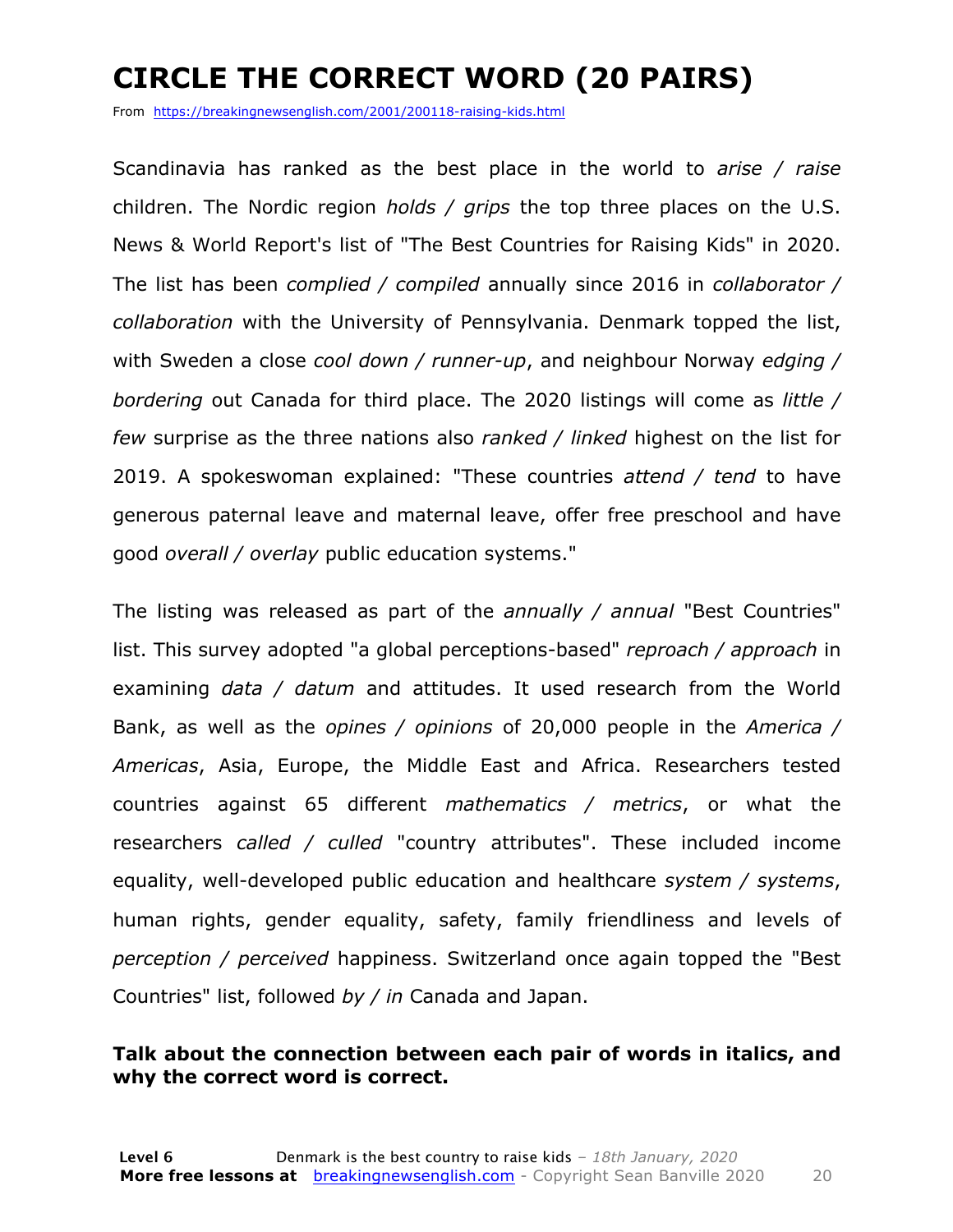### **INSERT THE VOWELS (a, e, i, o, u)**

From https://breakingnewsenglish.com/2001/200118-raising-kids.html

S c\_n d\_n\_v\_\_ h\_s r\_n k\_d \_s t h\_ b\_s t p l\_c\_ \_n t h \_ w \_ r l d t \_ r \_ **\_** s \_ c h \_ l d r \_ n . T h \_ N \_ r d \_ c r \_ g \_ **\_**  n h \_ l d s t h \_ t \_ p t h r \_ \_ p l \_ c \_ s \_ n t h \_ U . S . N \_ w s & W \_ r l d R \_ p \_ r t ' s l \_ s t \_ f " T h \_ B \_ s t C \_ **\_** n t r \_ **\_** s f \_ r R \_ **\_** s \_ n g K \_ d s " \_ n 2 0 2 0 . T h \_ l \_ s t h \_ s b \_ **\_** n c \_ m p \_ l \_ d \_ n n \_ **\_** l l y s \_ n c \_ 2 0 1 6 \_ n c \_ l l \_ b \_ r \_ t \_ **\_** n w \_ t h t h \_ U n \_ v \_ r s \_ t y \_ f P \_ n n s y l v \_ n \_ **\_** . D \_ n m \_ r k t \_ p p \_ d t h \_ l \_ s t , w \_ t h S w \_ d \_ n \_ c l \_ s \_ r \_ n n \_ r - \_ p , \_ n d n \_ **\_** g h b \_ **\_** r N \_ r w y d g n g \_ t C n d f r t h r d p l c . T h 2  $0 2 0$  lst\_ngs w\_ll c\_m\_ \_s l\_ttl\_ s\_rpr\_s\_ \_s t h\_t h r\_\_ n\_t\_\_ n s \_l s\_ r\_n k\_d h\_g h\_s t \_n t h\_ l \_ s t f \_ r 2 0 1 9 . A s p \_ k \_ s w \_ m \_ n \_ x p l \_ **\_** n \_ d : " T h \_ s \_ c \_ **\_** n t r \_ **\_** s t \_ n d t \_ h \_ v \_ g \_ n \_ r \_ **\_** s p \_ t \_ r n \_l l \_ \_ v \_ \_n d m \_t \_r n \_l l \_ \_ v \_ , \_f f \_r f r \_ \_ p r \_s c h \_ **\_** l \_ n d h \_ v \_ g \_ **\_** d \_ v \_ r \_ l l p \_ b l \_ c \_ d \_ c \_ t \_ **\_** n s y st  $m s$ . "

T h \_ l \_ s t \_ n g w \_ s r \_l \_ \_ s \_ d \_ s p \_ r t \_ f t h \_ \_ n n \_ \_ l " B \_ s t C \_ **\_** n t r \_ **\_** s " l \_ s t . T h \_ s s \_ r v \_ y \_ d \_ p t\_d "\_ g l\_b\_l p\_r c\_p t\_\_ n s - b\_s\_d " \_p p r\_\_ c h \_n \_ x \_ m \_ n \_ n g d \_ t \_ \_ n d \_ t t \_ t \_ d \_ s . I t \_ s \_ d r \_ s \_ **\_** r c h f r\_m t h\_ W\_r l d B\_n k , \_s w\_l l \_s t h\_ \_p\_n\_\_ n s \_f 2 0 , 0 0 0 p\_\_ p l\_ \_n t h\_ A m\_r\_c\_s , A s\_\_ , E \_ r \_ p \_ , t h \_ M \_ d d l \_ E \_ s t \_ n d A f r \_ c \_ . R \_ s \_ **\_** r c h \_ r s t \_ s t \_ d c \_ **\_** n t r \_ **\_** s \_ g \_ **\_** n s t 6 5 d \_ f f \_ r \_ n t m\_t r\_c s , \_r w h\_t t h\_ r\_s\_\_ r c h\_r s c\_l l\_d " c\_\_  $n$  t r  $y$  \_t t r\_b\_t\_s " . T h\_s\_ \_n c l\_d\_d \_n c\_m \_ q\_\_ l \_ t y , w \_ l l - d \_ v \_ l \_ p \_ d p \_ b l \_ c \_ d \_ c \_ t \_ **\_** n \_ n d h \_ **\_** l  $th$  c  $r_{-}$  syst  $m$  s, h  $m_{-}$ n r ghts, g  $n$  d  $r_{-}$ q  $_{-}$ l\_t y, s\_f\_t y, f\_m\_l y f r\_\_ n d l\_n\_s s \_n d l\_v\_l s \_ f p \_ r c \_ **\_** v \_ d h \_ p p \_ n \_ s s . S w \_ t z \_ r l \_ n d \_ n c \_ \_ g \_ **\_**  n t \_ p p \_ d t h \_ " B \_ s t C \_ **\_** n t r \_ **\_** s " l \_ s t , f \_ l  $l_w_d$  by  $C_n_d$  nd  $J_p$ n.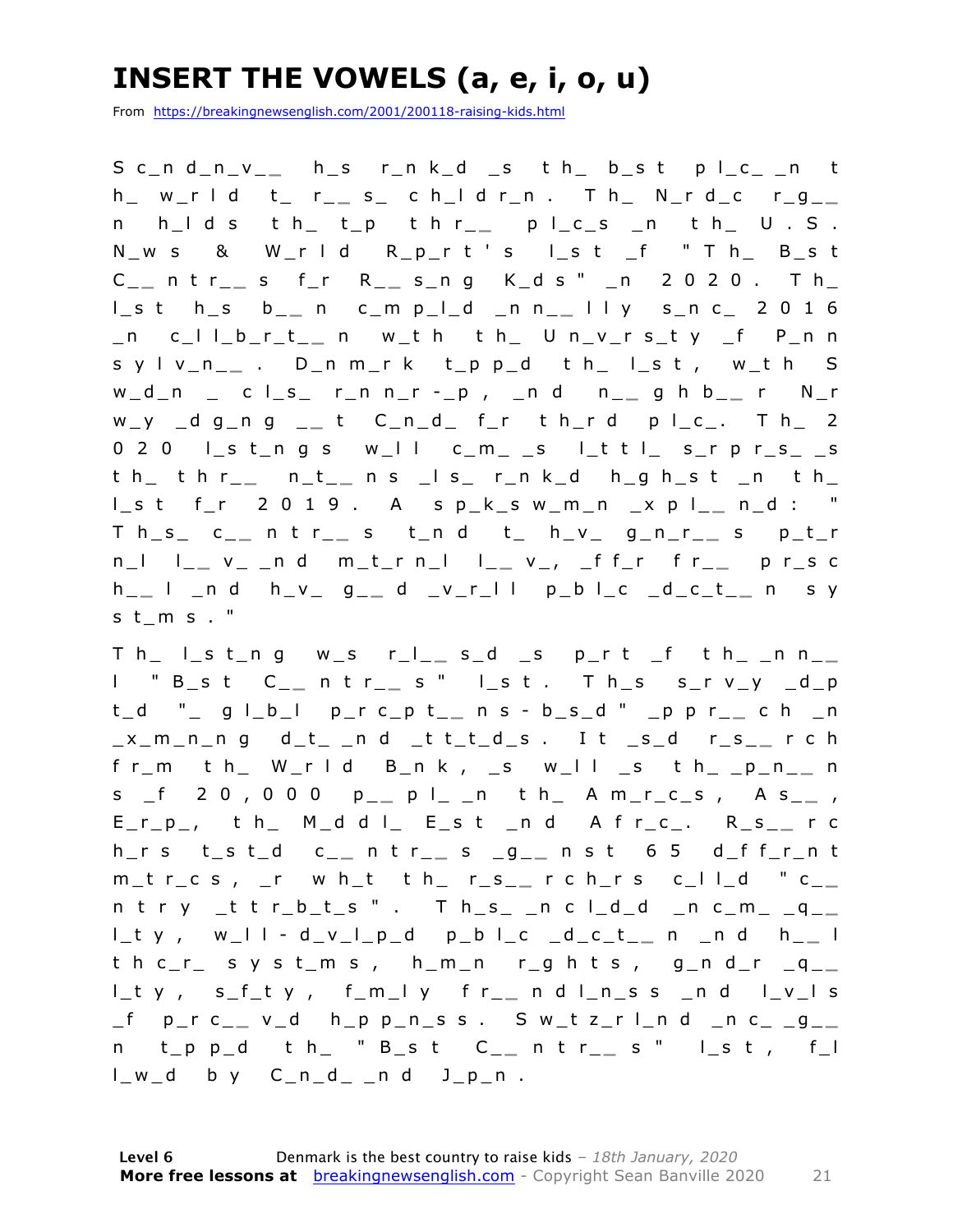#### **PUNCTUATE THE TEXT AND ADD CAPITALS**

From https://breakingnewsenglish.com/2001/200118-raising-kids.html

scandinavia has ranked as the best place in the world to raise children the nordic region holds the top three places on the us news world reports list of the best countries for raising kids in 2020 the list has been compiled annually since 2016 in collaboration with the university of pennsylvania denmark topped the list with sweden a close runnerup and neighbour norway edging out canada for third place the 2020 listings will come as little surprise as the three nations also ranked highest on the list for 2019 a spokeswoman explained these countries tend to have generous paternal leave and maternal leave offer free preschool and have good overall public education systems

the listing was released as part of the annual best countries list this survey adopted a global perceptionsbased approach in examining data and attitudes it used research from the world bank as well as the opinions of 20000 people in the americas asia europe the middle east and africa researchers tested countries against 65 different metrics or what the researchers called country attributes these included income equality welldeveloped public education and healthcare systems human rights gender equality safety family friendliness and levels of perceived happiness switzerland once again topped the best countries list followed by canada and japan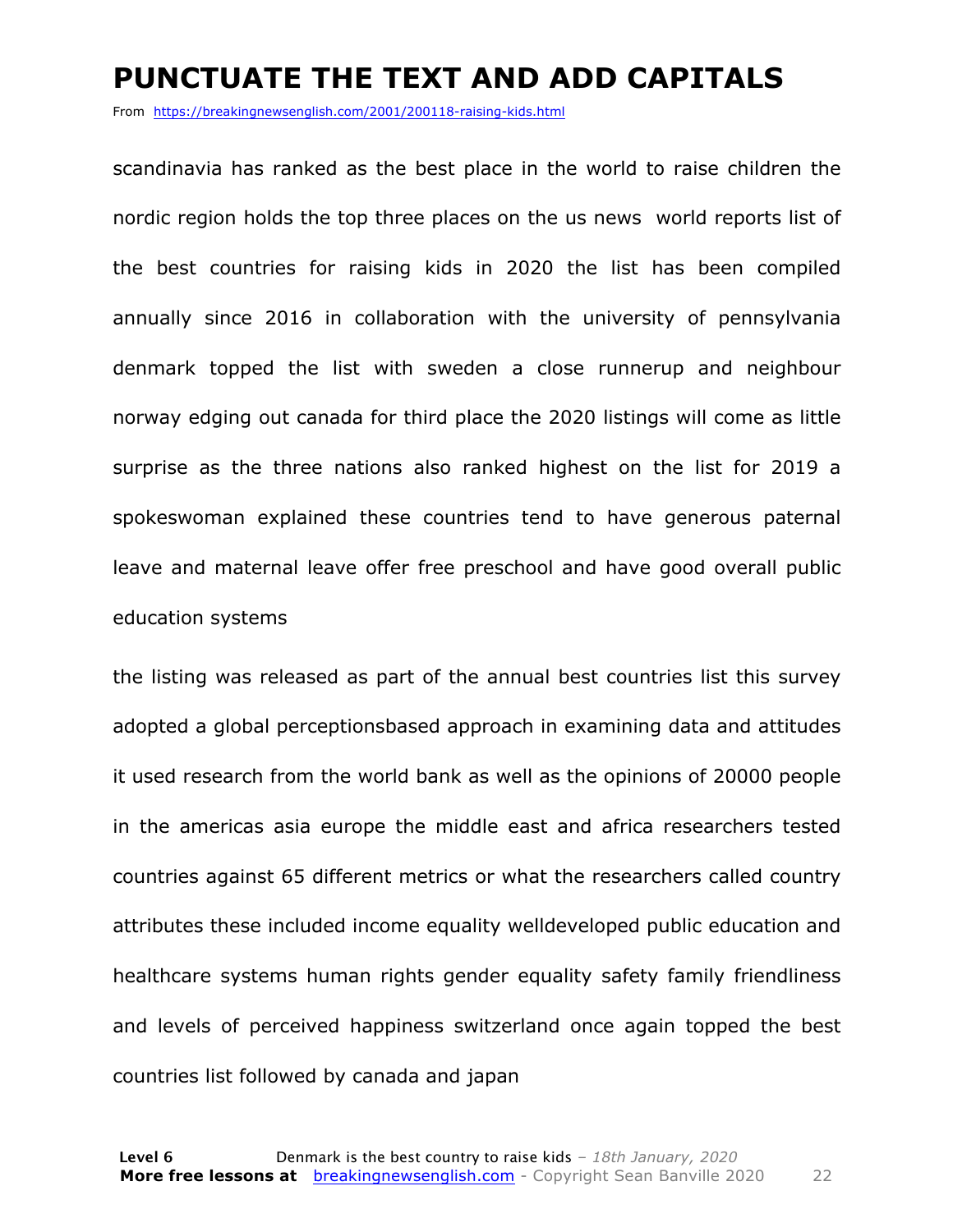### **PUT A SLASH ( / ) WHERE THE SPACES ARE**

From https://breakingnewsenglish.com/2001/200118-raising-kids.html

Scandinaviahasrankedasthebestplaceintheworldtoraisechildren.Th eNordicregionholdsthetopthreeplacesontheU.S.News&WorldReport 'slistof"TheBestCountriesforRaisingKids"in2020.Thelisthasbeenco mpiledannuallysince2016incollaborationwiththeUniversityofPennsy lvania.Denmarktoppedthelist,withSwedenacloserunner-up,andne ighbourNorwayedgingoutCanadaforthirdplace.The2020listingswillc omeaslittlesurpriseasthethreenationsalsorankedhighestonthelistfo r2019.Aspokeswomanexplained:"Thesecountriestendtohavegener ouspaternalleaveandmaternalleave,offerfreepreschoolandhavegoo doverallpubliceducationsystems."Thelistingwasreleasedaspartofth eannual"BestCountries"list.Thissurveyadopted"aglobalperceptions -based"approachinexaminingdataandattitudes.Itusedresearchfro mtheWorldBank,aswellastheopinionsof20,000peopleintheAmericas ,Asia,Europe,theMiddleEastandAfrica.Researcherstestedcountriesa gainst65differentmetrics,orwhattheresearcherscalled"countryattri butes".Theseincludedincomeequality,well-developedpubliceducat ionandhealthcaresystems,humanrights,genderequality,safety,fami lyfriendlinessandlevelsofperceivedhappiness.Switzerlandonceagai ntoppedthe"BestCountries"list,followedbyCanadaandJapan.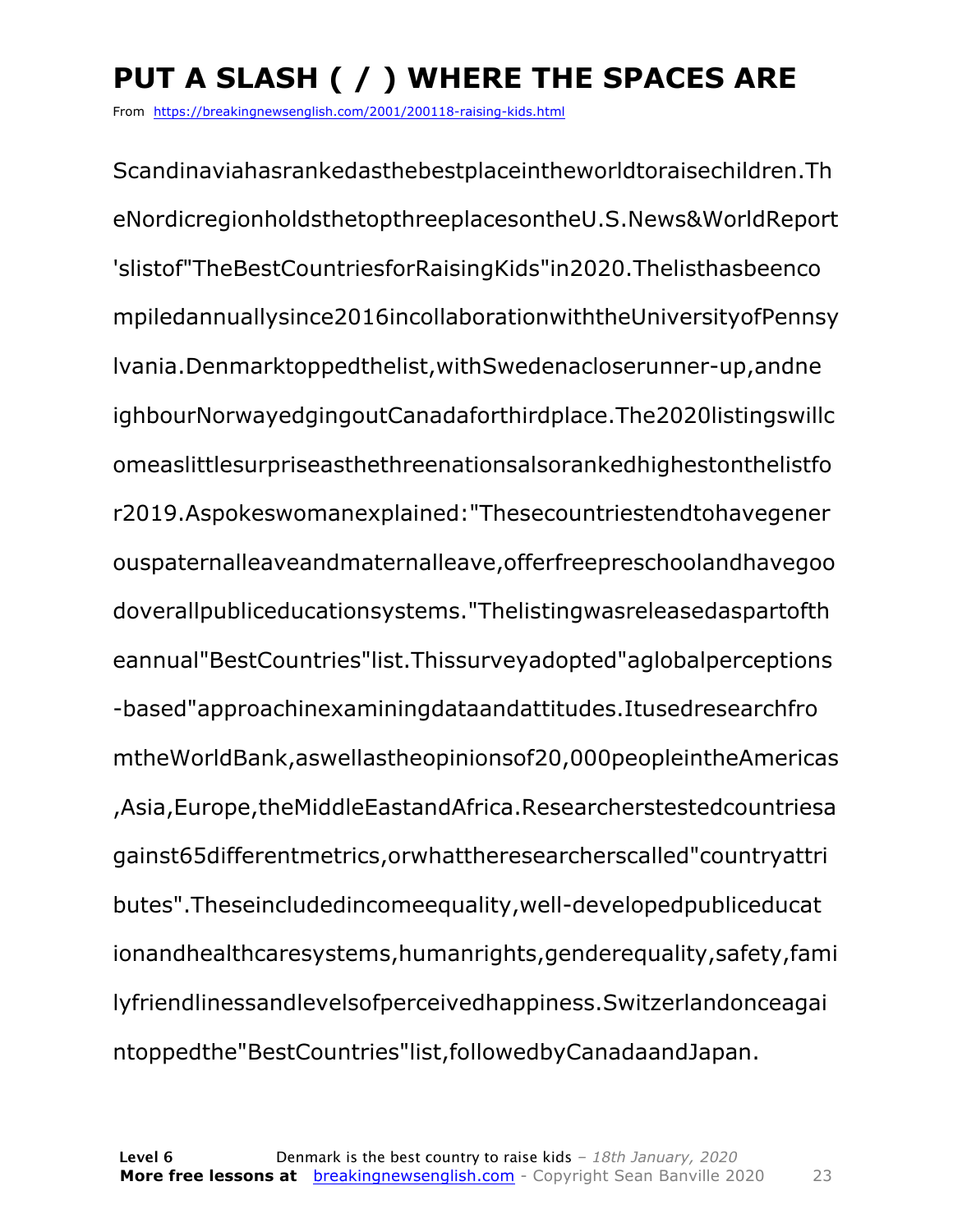### **FREE WRITING**

From https://breakingnewsenglish.com/2001/200118-raising-kids.html

Write about raising kids for 10 minutes. Comment on your partner's paper.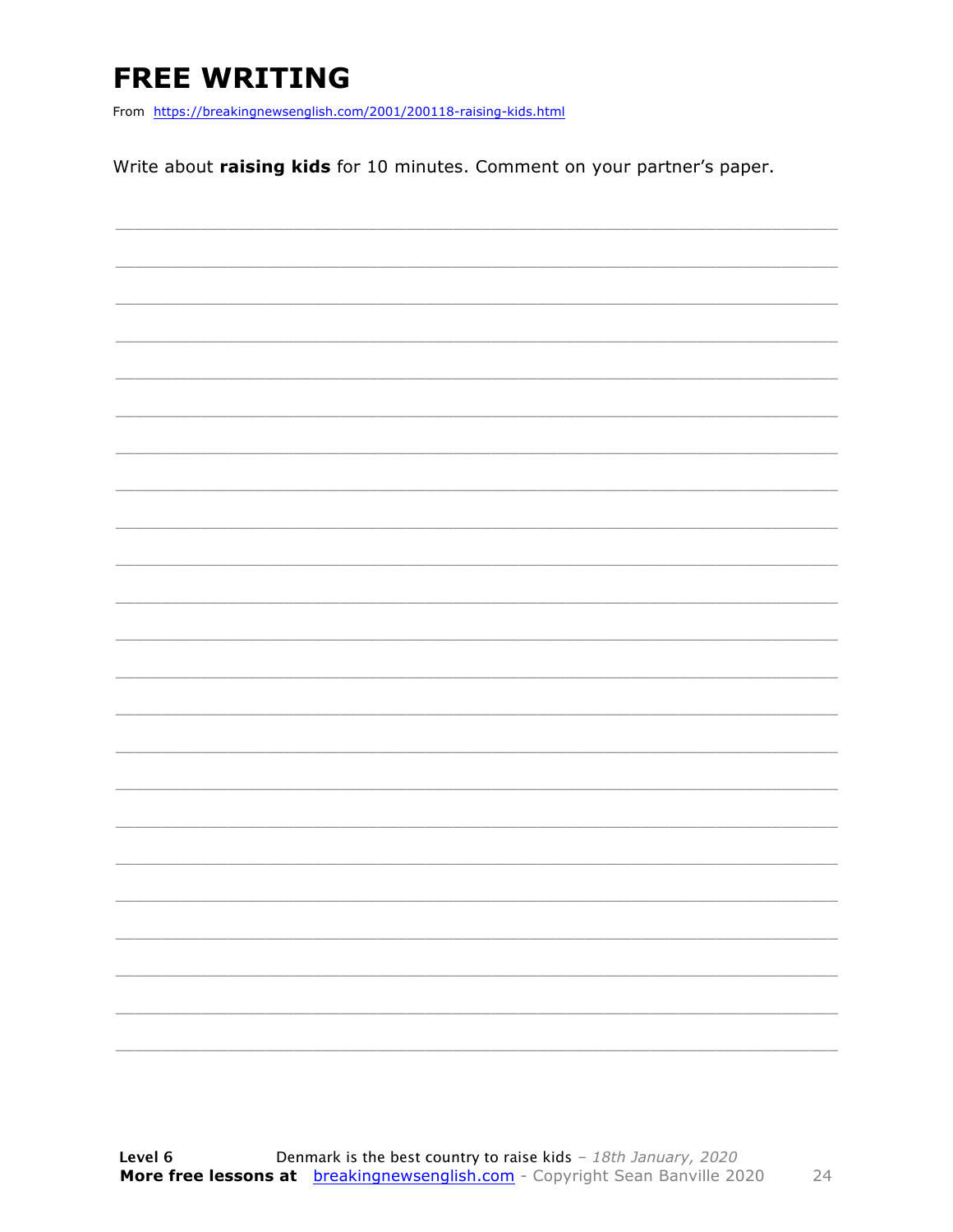### **ACADEMIC WRITING**

From https://breakingnewsenglish.com/2001/200118-raising-kids.html

"I believe my country is the best country in the world." Argue why this is true.

|  | -                        |
|--|--------------------------|
|  | $\overline{\phantom{0}}$ |
|  |                          |
|  |                          |
|  |                          |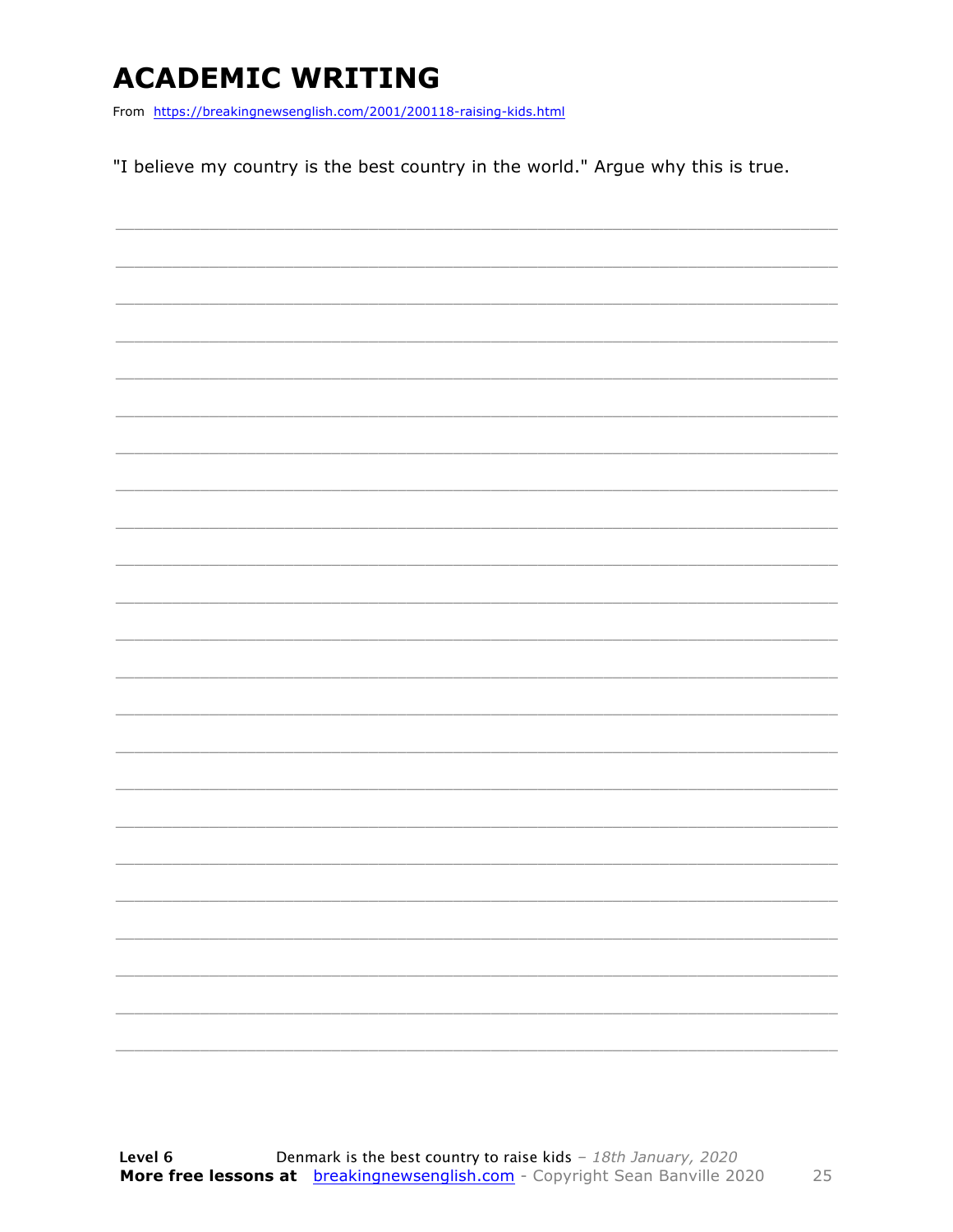#### **HOMEWORK**

**1. VOCABULARY EXTENSION:** Choose several of the words from the text. Use a dictionary or Google's search field (or another search engine) to build up more associations / collocations of each word.

**2. INTERNET:** Search the Internet and find out more about this news story. Share what you discover with your partner(s) in the next lesson.

**3. RAISING KIDS:** Make a poster about raising kids. Show your work to your classmates in the next lesson. Did you all have similar things?

**4. HARDER:** Write a magazine article about it being harder to raise kids these days than before. Include imaginary interviews with people who afree and disagree with this.

Read what you wrote to your classmates in the next lesson. Write down any new words and expressions you hear from your partner(s).

**5. WHAT HAPPENED NEXT?** Write a newspaper article about the next stage in this news story. Read what you wrote to your classmates in the next lesson. Give each other feedback on your articles.

**6. LETTER:** Write a letter to an expert on raising kids. Ask him/her three questions about this. Give him/her three of your ideas on how best to bring up children. Read your letter to your partner(s) in your next lesson. Your partner(s) will answer your questions.